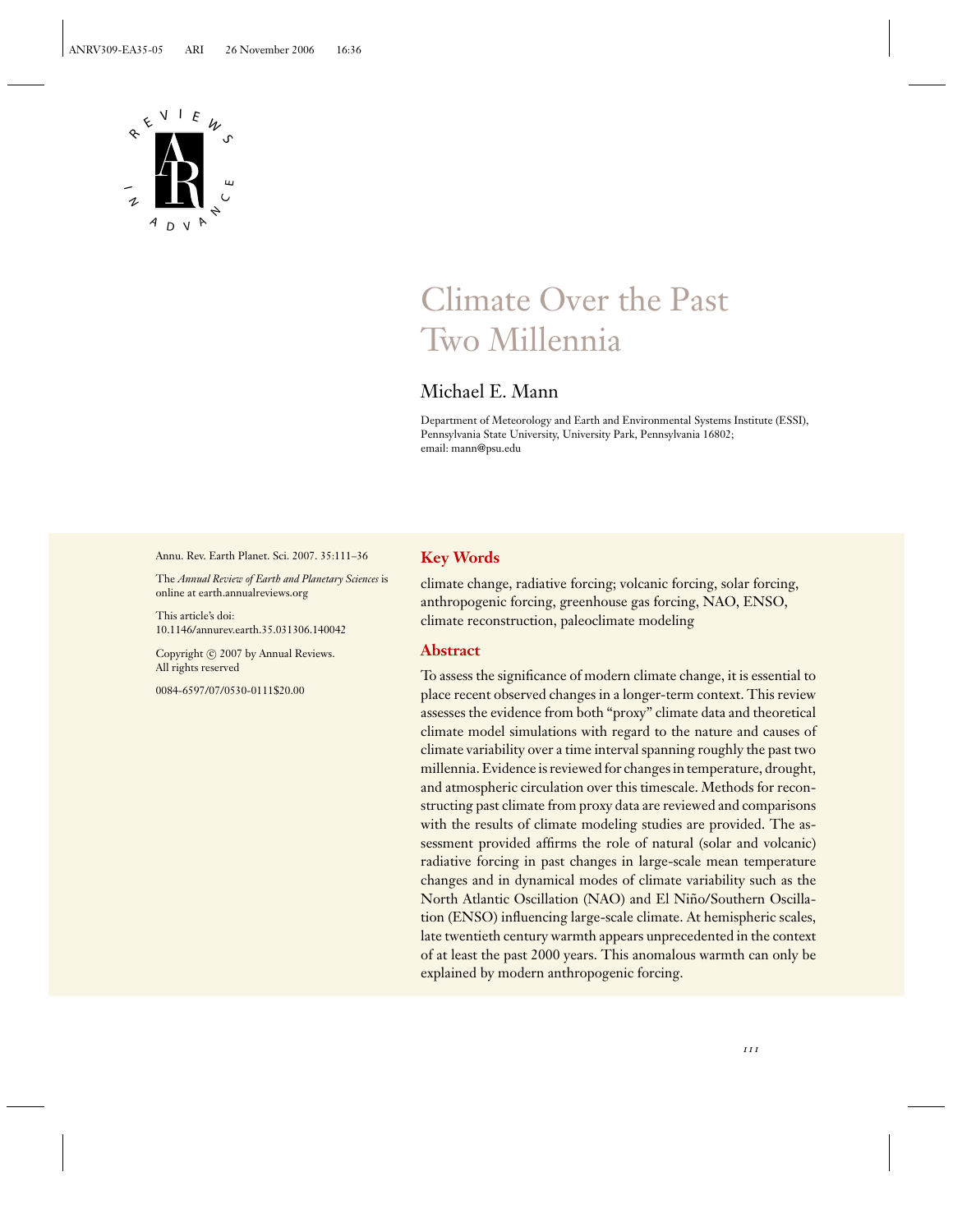## **INTRODUCTION**

Earth's climate exhibits variations on all resolvable timescales, from the interannual (year to year) to the geological (millions of years and longer). This variability is known to result from both internal and external factors, the latter associated with both natural and anthropogenic influences. A good review is provided by Ruddiman (2001). It is generally believed that modern (e.g., nineteenth-twenty-first century) climate change is due primarily to anthropogenic factors, including increased greenhouse gas concentrations owing to fossil fuel burning and the more regionally limited offsetting cooling influence of anthropogenic tropospheric aerosols. On longer timescales, a variety of natural process, both internal (e.g., intrinsic modes of variability in the atmosphere and ocean) and external (e.g., solar and volcanic radiative forcing changes and, to a lesser extent, Earth-orbital changes) are believed to have been important over the past one –to two millennia.

Over the past two millennia, the basic boundary conditions of Earth's climate (e.g., the continental arrangement, orography, Earth-orbital parameters, and the spatial extent of continental ice sheets) have not changed significantly. This time interval thus provides an appropriate context for estimating the envelope of natural climate variability within which modern climate change should be interpreted. Because the instrumental record can only provide information regarding large-scale (e.g., hemispheric) climate changes over only the past one-and-a-half centuries, and selected regions for only the past few centuries, it is essential that we turn to other lines of evidence to evaluate the longer-term changes over the past one or two millennia. One line of evidence is provided by so-called proxy climate data, natural or historical archives of information that describe, albeit imperfectly, climate variations in prior centuries. Those proxy data with relatively high (decadal or better) resolution, such as tree rings, corals, ice cores, historical records, and in some cases speleothems, and lake and marine sediments [see e.g., the review by Bradley (1999)] can be used to reconstruct climate variations over past centuries and, in some cases, as far back as the past two millennia. In addition, it is possible to use independent proxy and historical sources to estimate the actual external "forcings" of climate over this time interval (specifically, volcanic and solar natural radiative forcing, and anthropogenic greenhouse gas, aerosol, and land-use forcing). These estimates can be used to drive theoretical climate model simulations of the past millennium or longer ( Jones & Mann 2004). A comparison of proxy-based reconstructions with such model simulation results can provide insight into the roles of various external and internal factors behind the variability of past centuries to millennia.

## **CLIMATE IN PAST CENTURIES**

Building on pioneering earlier work (e.g., Lamb 1965, Fritts et al. 1971), a considerable body of more recent work (Bradley & Jones 1993; Hughes & Diaz 1994; Mann et al. 1995, 1998, 1999, 2003; Overpeck et al. 1997; Jones et al. 1998; Luterbacher et al. 1999; Crowley & Lowery 2000; Huang et al. 2000; Briffa et al. 2001; Folland et al. 2001; Esper et al. 2002; Mann & Jones 2003; Cook et al. 2004; Luterbacher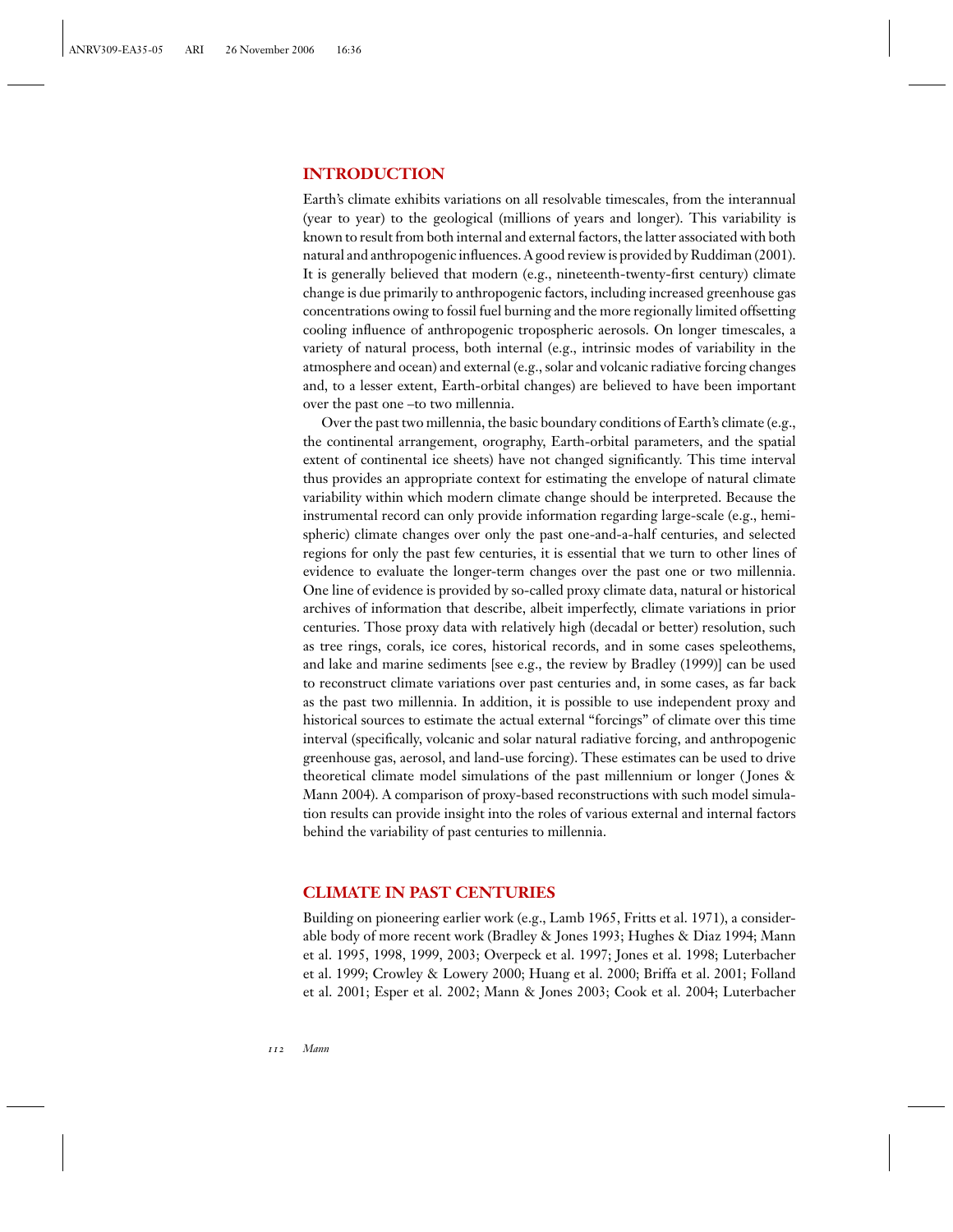et al. 2004; Moberg et al. 2005; Oerlemans 2005; Rutherford et al. 2005) has focused on reconstructing large-scale climate changes over the period of the past one –to two millennia during which widespread high-resolution, generally well-dated proxy records are available for large regions of the Northern Hemisphere (NH), and some parts of the Southern Hemisphere [see Jones & Mann (2004) for a review]. A number of model simulation studies of this period have also recently been performed (Rind & Overpeck 1993; Crowley & Kim 1996; Cubasch et al. 1997; Free & Robock 1999; Crowley 2000; Delworth & Mann 2000; Shindell et al. 2001, 2003, 2004; Bertrand et al. 2002; Bauer et al. 2003; Braganza et al. 2003; Gerber et al. 2003; Bell et al. 2003; Gonzalez-Rouco et al. 2003; Crowley et al. 2003; Schmidt et al. 2004; Mann et al. 2005a). Below, we review the recent work in these areas, including discussions of (*a*) the proxy data that are available for paleoclimate reconstructions of past centuries, (*b*) the methods used in these reconstructions, (*c*) an assessment of the performance of these methods based on tests using climate model simulation data, and (*d* ) a comparison of proxy reconstructions of past climate with model simulation predictions.

## **Paleoclimate Proxy Data**

Proxy climate data used in reconstructing climate over recent past centuries fall into two distinct categories. The first category comprises annually or perhaps decadally resolved high-resolution proxy records, such as tree rings, corals, ice cores, laminated sediments, and historical documentary proxy information. Such records can potentially be calibrated against the shorter available instrumental records to yield quantitative climate reconstructions [see, e.g., reviews by Bradley (1999) and Jones & Mann (2004)]. The second category includes records that cannot be explicitly calibrated in this manner because they are less well resolved in time, have less precise age models, or both. Nonetheless, the records can often provide meaningful insights into centennial-scale climate changes in the past. Examples are nonlaminated marine lake and marine sediments (Keigwin 1996, Laird et al. 1996, Keigwin & Pickart 1999, Verschuren et al. 2000, Moy et al. 2002, Noren et al. 2002), fossil corals with annual resolution but floating chronologies (Cobb et al. 2003), mountain glacier moraines (Oerlemans 2005) and ice (Dahl-Jensen et al. 1998), and terrestrial (Huang et al. 2000, Mann et al. 2003) borehole ground temperature estimates.

Mann et al. (1998, 1999) used a network of 415 annually resolved proxy data (with dense data networks represented by a smaller number of representative summaries) to reconstruct temperature patterns over the past thousand years. Zhang et al. (Z. Zhang, M. Mann, S. Rutherford, R. Bradley, M. Hughes et al., manuscript in preparation) have more recently assembled a much larger network of 1232 annually resolved proxy data consisting of tree rings, corals and sclerosponge series, ice cores, lake sediments, and speleothems combined with reconstructions of European seasonal surface temperatures back to 1500 CE based on a composite of proxy, historical, and early instrumental data (Luterbacher et al. 2004). The resulting spatial distribution of annually resolved proxy data are shown in **Figure 1**. The additional inclusion of non-annually resolved, but still relatively high (e.g., decadal), resolution proxies (e.g., nonlaminated lake and ocean sediments) with high enough resolution **NH:** Northern Hemisphere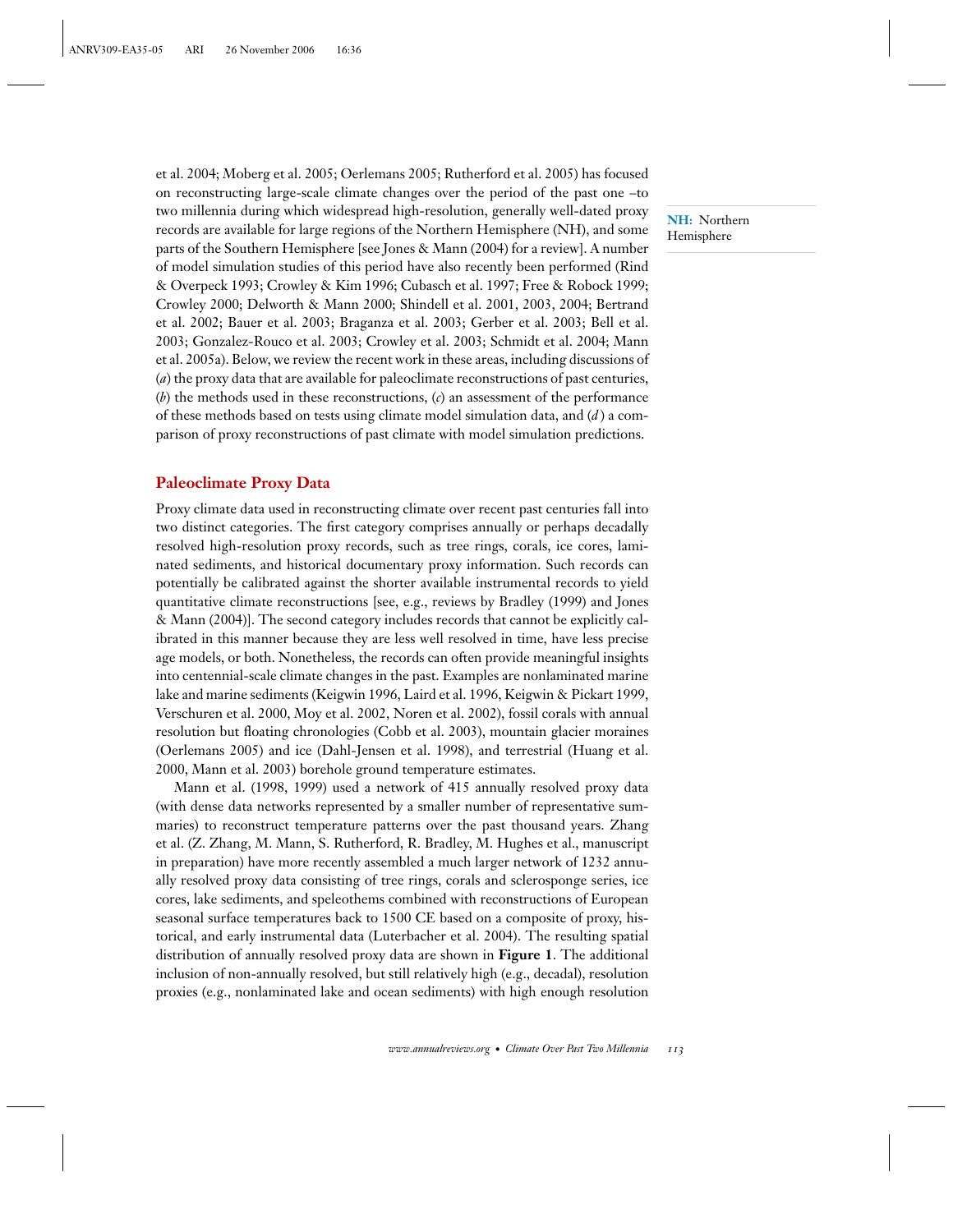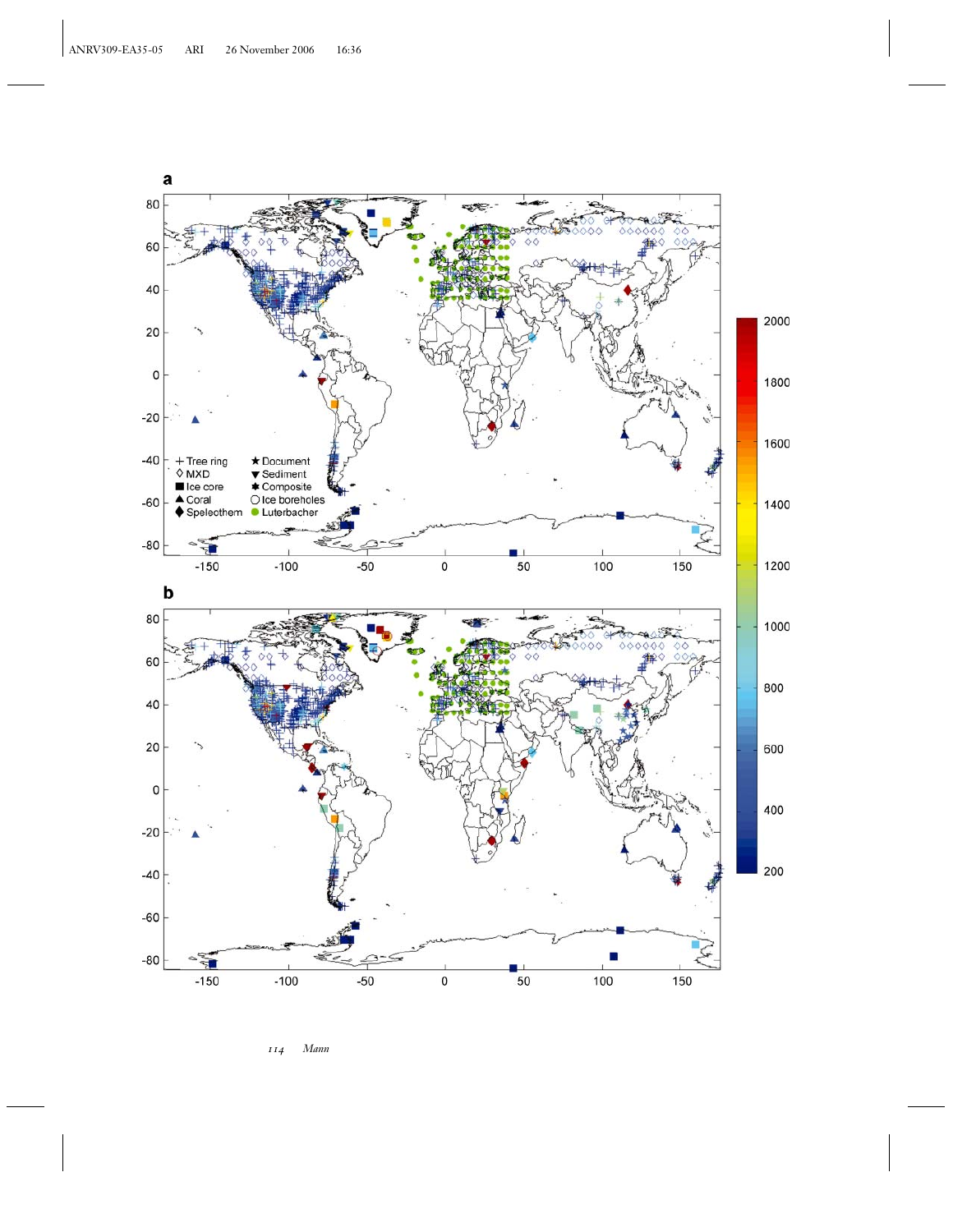and accurate enough age models to calibrate at decadal resolution leads to an even larger network of 1302 proxy series (**Figure 1**).

## **METHODS FOR RECONSTRUCTING PAST CLIMATE**

## **Alternative Reconstruction Approaches**

Most past attempts to climate variations in past centuries have used proxy data to reconstruct time series representing global or hemispheric mean temperatures or selected climate indices of phenomena such as the North Atlantic Oscillation (NAO) and related Arctic Oscillation (AO), the so-called Pacific Decadal Oscillation (PDO), and Atlantic Multidecadal Oscillation (AMO), and indices such as the Southern Oscillation Index (SOI) and Niño3 index which attempt to describe the variability in the El Niño/Southern Oscillation (ENSO) phenomenon. These reconstructions have typically employed the so-called composite plus scale (CPS) methodology [see Jones & Mann (2004) for a review] wherein a selection of proxy series such as tree rings, ice cores, or corals are first standardized then composited to form a regional or hemispheric mean temperature series. In some cases, proxies are selected specifically for their retention of low-frequency variability (Esper et al. 2002, Mann & Jones 2003), and in other cases low-resolution (decadal or centennial-scale) proxy records are used to reconstruct long-term trends (Huang et al. 2000, Moberg et al. 2005). In the latter case, however, biases can arise from the difficulty in properly calibrating proxy records against instrumental data (Mann et al. 2003, 2005b).

It is arguably preferable to reconstruct not just single time series but the actual spatial patterns of past climate variation, which can provide better insights into dynamical modes of climate variability or the signatures of responses to particular climate forcings (Mann et al. 1998; Delworth & Mann 2000; Briffa et al. 2001; Shindell et al. 2001, 2003, 2004; Braganza et al. 2003; Luterbacher et al. 2004; Schmidt et al. 2004; Rutherford et al. 2005). In some cases, spatial pattern reconstructions are attempted through a spatially distributed set of local reconstructions (Cook et al. 1999, Briffa et al. 2001). In many other cases the spatial reconstructions specifically target the large-scale patterns through what is referred to as a climate field reconstruction (CFR) approach. CFR approaches have been applied to the reconstruction of largescale surface temperature patterns (Mann et al. 1998, Rutherford et al. 2005) and regional (Evans et al. 2002, Luterbacher et al. 2004) surface temperature fields, and other fields such as regional sea level pressure (Luterbacher et al. 2002), precipitation (Pauling et al. 2006), and continental drought (Zhang et al. 2004). Earlier studies used a truncated principal component analysis (PCA) approach to proxy-based CFR

#### **Figure 1**

Spatial distribution of (*a*) annually resolved climate proxy data. Nine different proxy types are denoted with different symbols. Length of proxy is represented by cold color (shorter proxies) and warm color (longer proxies). (*b*) Same as (*a*) but for low-frequency predictors (which includes all annually resolved proxies and additional proxies with decadal to centennial resolution).

←−−−−−−−−−−−−−−−−−−−−−−−−−−−−−−−−−−−−−−−−−−−−−−−−−−−−−−−−−−−−−−

**NAO:** North Atlantic Oscillation

**AO:** Arctic Oscillation

**PDO:** Pacific Decadal Oscillation

**AMO:** Atlantic Multidecadal Oscillation

**SOI:** Southern Oscillation Index

**ENSO:** El Niño/Southern Oscillation

**CPS:** composite plus scale

**CFR:** climate field reconstruction

**PCA:** principal component analysis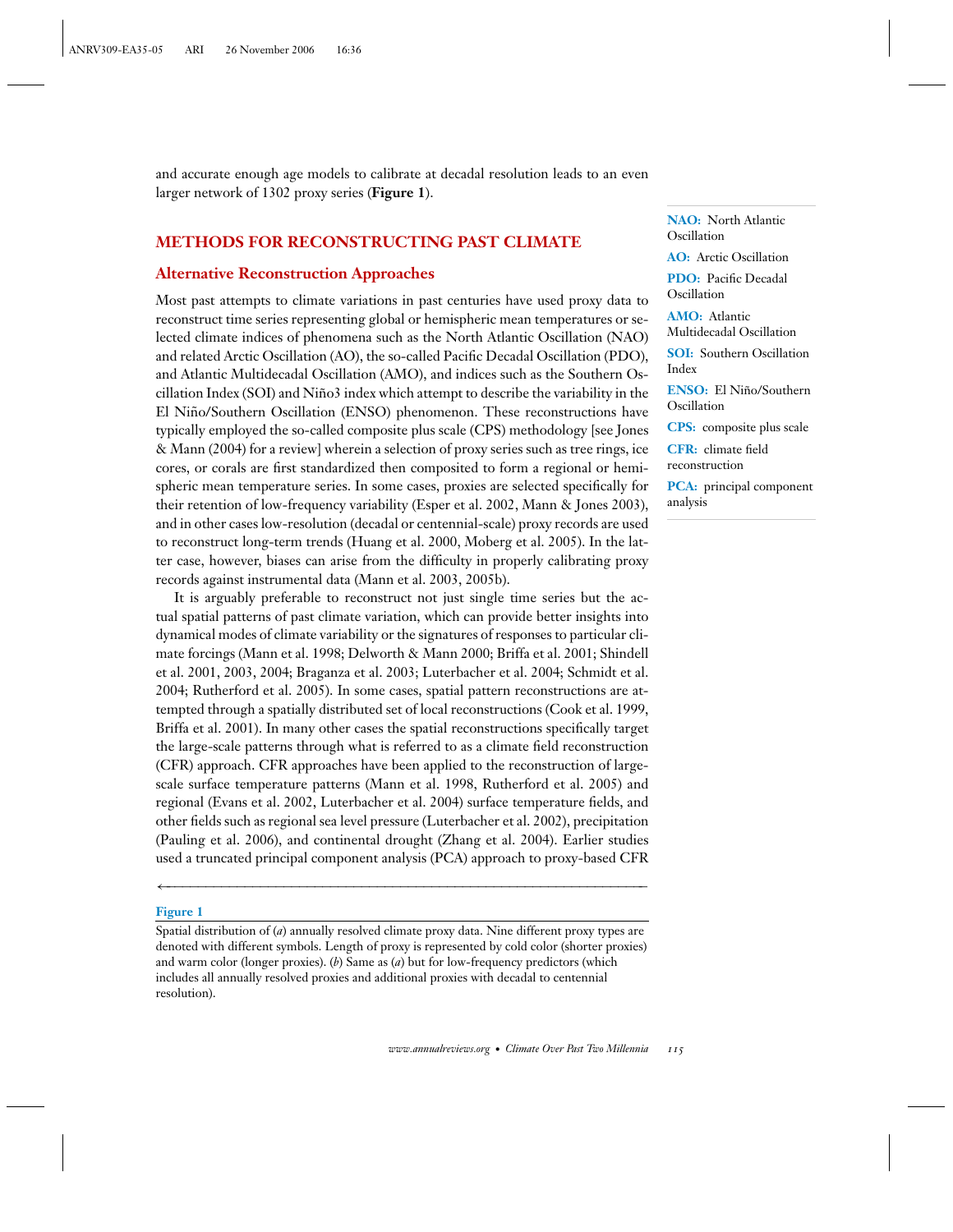**SST:** sea surface temperature

**SNR:** signal-to-noise amplitude ratio

(Mann et al. 1998, 1999; Luterbacher et al. 1999; Evans et al. 2002; Luterbacher et al. 2002). Mann and coworkers have more recently adapted the RegEM algorithm introduced into the climate literature by Schneider (2001) to the problem of proxybased CFR (Mann & Rutherford 2002; Rutherford et al. 2003, Zhang et al. 2004; Mann et al. 2005b, 2006; Rutherford et al. 2005). RegEM employs an objective regularization scheme and an explicit statistical modeling of errors, addressing a putative weakness of truncated PCA-based approaches claimed by Burger & Cubasch (2005).

In the CFR approach, hemispheric or global means, as well as any climate indices of interest, are computed directly from the spatial reconstructions of the underlying spatial field, just as they would be for, for example, modern gridded instrumental climate records. CFR methods do not require that a proxy indicator used in the reconstruction exhibit any local correlation with the climate field of interest, but instead make use of both local and nonlocal information by relating predictors (i.e., the long-term proxy climate data) to the temporal variations in the large-scale patterns of the spatial field. Indeed, this represents a primary advantage of CFR approaches to climate reconstruction because a greater amount of information contained within a diverse set of proxy data can potentially be used in climate reconstruction. For example, with respect to surface temperature reconstructions, coral and tree-ring precipitation proxies in the western tropical Pacific or parts of Mexico are excellent predictors of eastern tropical Pacific sea surface temperatures (SSTs) through their relationship with the ENSO phenomenon. Annual accumulation measurements or oxygen isotopes from Greenland ice cores, on the other hand, are excellent predictors of European and eastern North American winter temperatures through their relationship with the NAO.

CFR approaches depend more heavily on assumptions regarding the stationarity of relationships between proxy indicators and large-scale climate patterns than do simpler methods, such as the CPS method. However, investigations using synthetic proxy data (so called pseudoproxies), as discussed below, find that CFR methods are likely to perform well given the range of variability inferred for past centuries and the signal versus noise characteristics that appear to apply to actual proxy data networks.

## **Testing Reconstruction Methods Using Pseudoproxies**

Experiments using synthetic proxies, or pseudoproxies, have been used to test the performance of both the CPS (Mann et al. 2005b) and CFR (Mann & Rutherford 2002; Rutherford et al. 2003; Pauling et al. 2003; Mann et al. 2005b, 2006; Von Storch et al. 2004; Burger et al. 2006) methods of paleoclimate surface temperature reconstruction. In these experiments, pseudoproxy time series are formed by summing a selected gridbox temperature series (either from a climate model simulation or from actual observational temperature data) with an independent realization of noise representative of the processes that degrade the climate signals contained within proxy records. Various relative amplitudes of noise can be considered, characterized for example by a signal-to-noise amplitude ratio (SNR). Typically (Mann & Rutherford 2002; Mann et al. 2005b, 2006), this is defined as the ratio of the amplitudes (in degrees Celsius) of the added noise and the gridbox temperature series (i.e., the signal). Some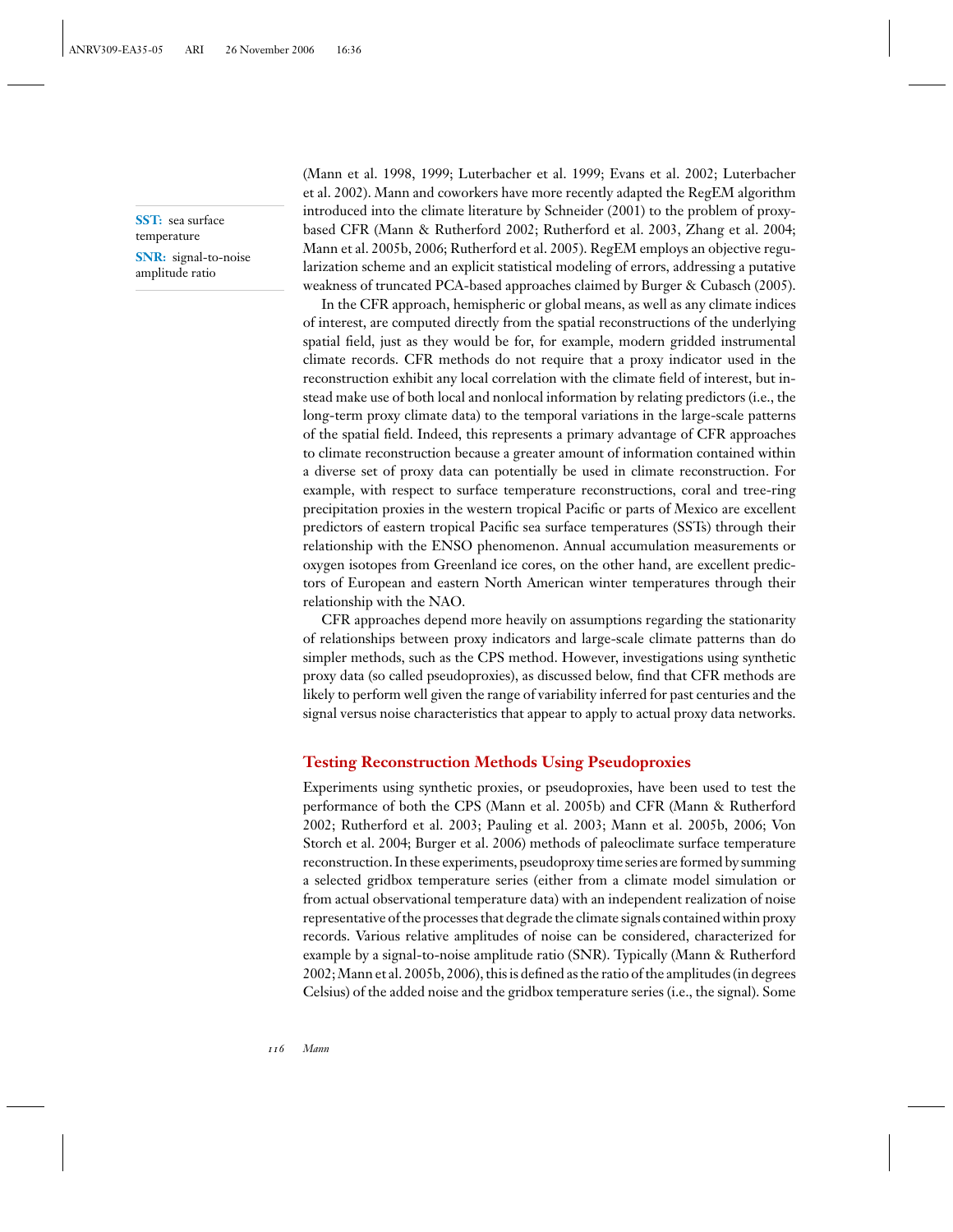studies (Von Storch et al. 2004, Burger et al. 2006) instead express signal versus noise attributes in terms of the % noise, defined as the fraction of the variance in the pseudoproxy series accounted for by the noise component alone. For example, the following five different values of SNR, 0.25, 0.4, 0.5, 1.0, and  $\infty$  (i.e., no added noise), correspond to the following % noise variance values, 94%, 86%, 80%, 50%, and 0%, respectively.

The CPS method. CPS reconstructions of hemispheric mean temperatures (see, e.g., Jones & Mann 2004 for a review) are typically based on approximately a dozen long-term proxy series believed to be indicative specifically of past local surface temperature variations. Mann et al. (2005b) used a simulation of the NCAR CSM 1.4 coupled model over the interval 850–1999 CE forced with combined natural (solar and volcanic) and anthropogenic (greenhouse gas and sulphate aerosol) forcing to test the performance of the CPS method given such a modest network of proxy information. They found that the CPS method is likely to produce faithful reconstructions of long-term climate histories under these circumstances provided that SNRs are in the range of  $SNR = 0.5$  or higher (i.e., 80% noise or less), whereas there is evidence of a bias associated with an underestimation of amplitude for significantly lower SNR values. For the reconstruction of Mann & Jones (2003), the average decadal correlation between the eight proxies used and the closest available instrumental annual mean surface temperature gridpoint record during the twentieth century is  $r = 0.47$ . This corresponds to SNR > 0.5, a condition as discussed above under which the CPS method should produce a faithful reconstruction of long-term temperatures histories.

**The CFR method.** Because a primary interest in reconstructing past climate is on spatial patterns of change and not just, for example, hemispheric mean changes, I henceforth focus attention on tests of the CFR approach, which provides spatial reconstructions of past climate from which hemispheric means or simple indices such as the Niño3 can readily also be diagnosed. As discussed above, CFR methods can make use of both local and nonlocal relationships between proxies and the climate field (e.g., surface temperature) for which a reconstruction is sought because proxies related to other variables (e.g., precipitation) connected with atmospheric circulation carry information about other fields, such as surface temperature. For these reasons, an appropriate estimate of the SNR of multiproxy networks used in, for example, surface temperature field reconstruction should therefore not only consider the correlation of proxy data with annual or seasonal temperatures but also with measures of the largescale circulation (e.g., winter sea level pressure), which may better be recorded by the proxy. Based on this criterion, the average value for the Mann et al. (1998, henceforth MBH98) network of 112 indicators is  $r = 0.41$  at annual timescales (and higher, at decadal and longer timescales) (Mann et al. 2006a). This corresponds to SNR > 0.4 (or  $%$  noise  $< 86\%$ ). By contrast, the average nearest instrumental gridpoint temperature correlation for the MXD tree-ring proxy data set used by Rutherford et al. (2005) and considered a priori to reflect local warm-season surface temperatures variations is  $r = 0.49$ , which corresponds to SNR  $> 0.5$  (or % noise < 85%). In either of these two cases, the value  $SNR = 0.4$  (86% noise) can be considered a conservative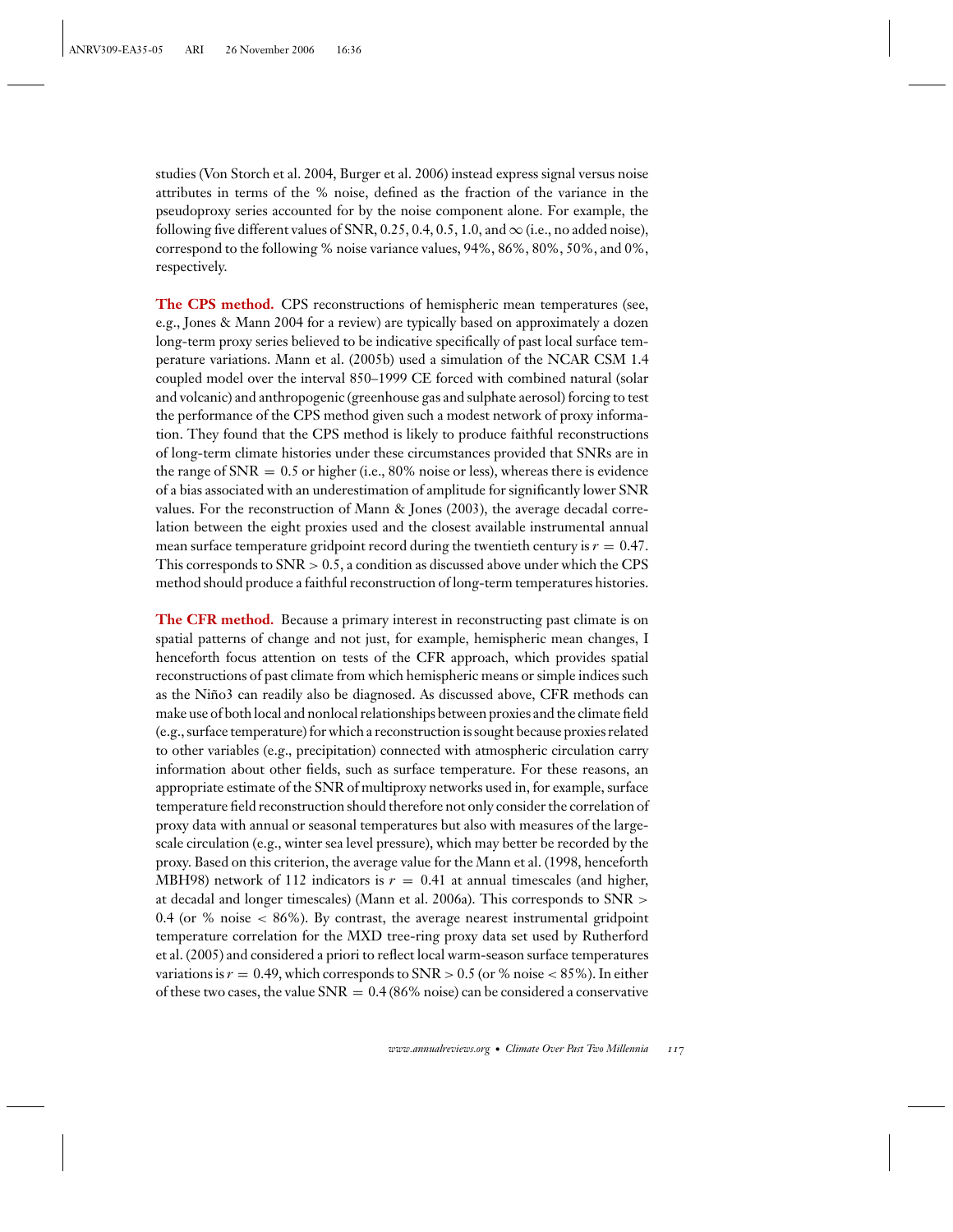measure of the SNR for proxy data networks that have been used in actual proxy CFR studies such as MBH98 and Rutherford et al. (2005).

A number of studies have used pseudoproxies to specifically examine the robustness and reliability of multiproxy surface temperature field reconstructions such as MBH98. Mann & Rutherford (2002) formed pseudoproxies based on resampling of actual annual mean instrumental surface temperature gridbox series and used split calibration/validation experiments over the interval 1856–1998 by alternatively using the first half of the data for calibration and the second half for validation. They found that multiproxy networks with the same distribution as the full MBH98 network yielded similar validation statistics to those found by MBH98 at SNR  $\approx 0.5$ . Moreover, they found that CFR approaches using proxy data with such SNR levels are likely to yield reliable annual mean reconstructions whether using the full MBH98 network of 112 indicators or the sparse network used by Mann et al. (1999) back to 1000 CE; whether using proxy indicators that reflect annual mean conditions or a mix of annual and seasonal conditions; and whether the "spectrum" of the proxy noise component is white (proxies reconstruct climate equally well at all frequencies), red (i.e., proxies selectively lose information at lower frequencies), or blue (i.e., proxies selectively lose information at higher frequencies). Pauling et al. (2003) performed similar tests to determine the influence of degradation back in time in the reliability of historical documentary evidence used in reconstructions of past European climate. Rutherford et al. (2003) tested the influence of nonstationarity in CFR by analyzing both anthropogenic forced and control simulations of the Princeton Geophysical Fluid Dynamics Laboratory (GFDL)-coupled model. They concluded that the potential nonstationarity owing to anthropogenic forcing during the modern period used for calibrating proxy networks against the instrumental record is unlikely to produce any substantial bias in reconstructing past surface temperatures.

Appearing to contradict these previous studies, a more recent study by Von Storch et al. (2004) claimed to present evidence that CFR approaches, such as that used by MBH98, are prone to significant underestimation of long-term variations. A number of problems with the Von Storch et al. (2004) study have now been identified, however*,* which appear to undermine the conclusions of the study: (*a*) The authors incorrectly implemented the MBH98 procedure, introducing an inappropriate (see Mann et al. 2006, Wahl et al. 2006) detrending procedure [this same procedure has since been adopted by their collaborator Cubasch in follow-up work (Burger & Cubasch 2005, Burger et al. 2006) undermining the conclusions of these studies too]. The use of such a procedure in CFR has been shown to produce poor results when, as in the real world, substantial trends are present over the calibration period (Mann et al. 2006). (*b*) The model simulation used by the authors, the so-called Erik simulation of the GKSS "ECHO-G" model, was compromised by an artificial long-term drift of several degrees in amplitude due to erroneous model initialization (Osborn et al. 2006). The simulation moreover did not include a first-order anthropogenic forcing (twentiethcentury tropospheric aerosol cooling), leading to a sizeable overestimate of recent warming in the simulation (Osborn et al. 2006). (*c*) The authors' conclusions based on the ECHO-G simulation do not hold up in a parallel analysis they performed (but did not shown in their article) using a different (HadCM3) simulation (Rahmstorf 2006).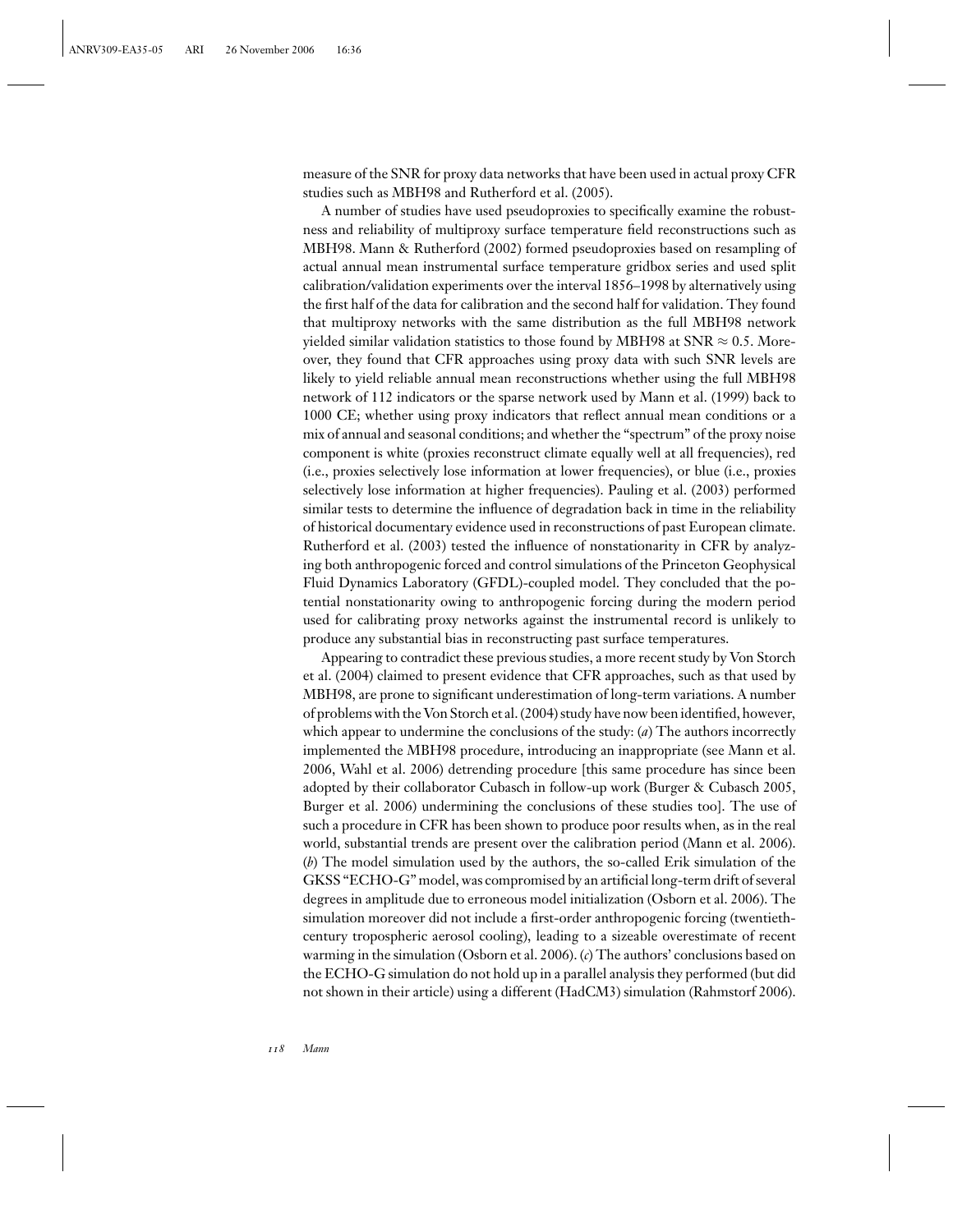Independent subsequent studies by Mann et al. (2005b, 2006a,b) have yielded very different findings from those reported by Von Storch et al. (2004). These studies demonstrate that CFR methods are likely to yield realistic reconstructions and uncertainty estimates given the estimated statistical attributes of actual proxy data networks, refuting the criticisms of proxy-based CFR approaches made by Von Storch, Cubasch, and collaborators (Burger & Cubasch 2005; Burger et al. 2006; Von Storch et al. 2004, 2006). Mann et al. (2005b, 2006a,b) created pseudoproxy networks using a simulation of the climate of the past millennium (850–1999 CE) with the NCAR Climate System Model 1.4 coupled ocean-atmosphere model driven by estimated long-term natural and anthropogenic radiative forcing histories. A modest long-term spatial drift was removed from the model fields prior to analysis. The simulation produced NH temperature variations in past centuries that are modestly greater in amplitude than most other simulations (see e.g., Jones & Mann 2004), providing a challenging, but importantly, realistic test for climate reconstruction methods.

The pseudoproxy networks were constructed from the model surface temperature field to have similar spatial distributions and a range of SNR values, including those that are both lower than and higher than that estimated value (e.g., SNR  $\approx$ 0.4–0.5) for actual multiproxy networks used in previous work (Mann et al. 1998, 1999; Rutherford et al. 2005). Using these pseudoproxy networks, they tested the performance of the RegEM CFR method favored by Mann and coworkers. They found that the CFR method produced skillful reconstructions at SNR values even substantially lower (e.g.,  $SNR = 0.25$ ) than those estimated above for the actual multiproxy networks. The reconstructions showed no systematic underestimate of low-frequency variability such as has been argued by Von Storch et al. (2004), producing reconstructed temperature histories that agree with the true model history prior to the calibration period, within estimated uncertainties.

Von Storch et al. (2006) responded with the argument that they can still force CFR methods to underestimate low-frequency variability if they assume that the noise component of proxies is red (i.e., that proxies selectively lose low-frequency climate information) and the calibration interval is short (1900–1980) This claim has now also been tested and rejected by Mann et al. (2006a,b), as discussed below.

Red noise can be characterized by the temporal autocorrelation coefficient ρ of the noise. The ratio of the lowest (i.e., in this case, centennial-scale) and broadband (i.e., frequency-averaged) noise variance is given by the factor  $(1 + \rho)/(1 - \rho)$ . The amplitude ratio is correspondingly given by  $\alpha = [(1 + \rho)/(1 - \rho)]^{1/2}$ .  $\alpha = 1$  for white noise pseudoproxies ( $\rho = 0$ ). Although it is plausible that some proxy data (e.g., tree-ring data) do suffer such selective losses of low-frequency variance [see, e.g., the discussion in Jones & Mann (2004)], Von Storch et al. (2006) assumed an unrealistically large autocorrelation coefficient  $ρ = 0.71$ , which gives  $α ≈ 6$ , an inflation of variance of the lowest-frequency (i.e., century-scale) noise by a factor of six relative to average noise variance across all timescales. The true value of  $\rho$  can in fact be estimated from the proxy data themselves, and Mann et al. (2006a) have estimated the average value of ρ for the full network of 112 proxy multiproxy indicators used by MBH98 to be  $\rho = 0.29 \pm 0.03$ . The value  $\rho = 0.32$  therefore constitutes an appropriate upper limit for the actual multiproxy network used by MBH98 in past surface temperature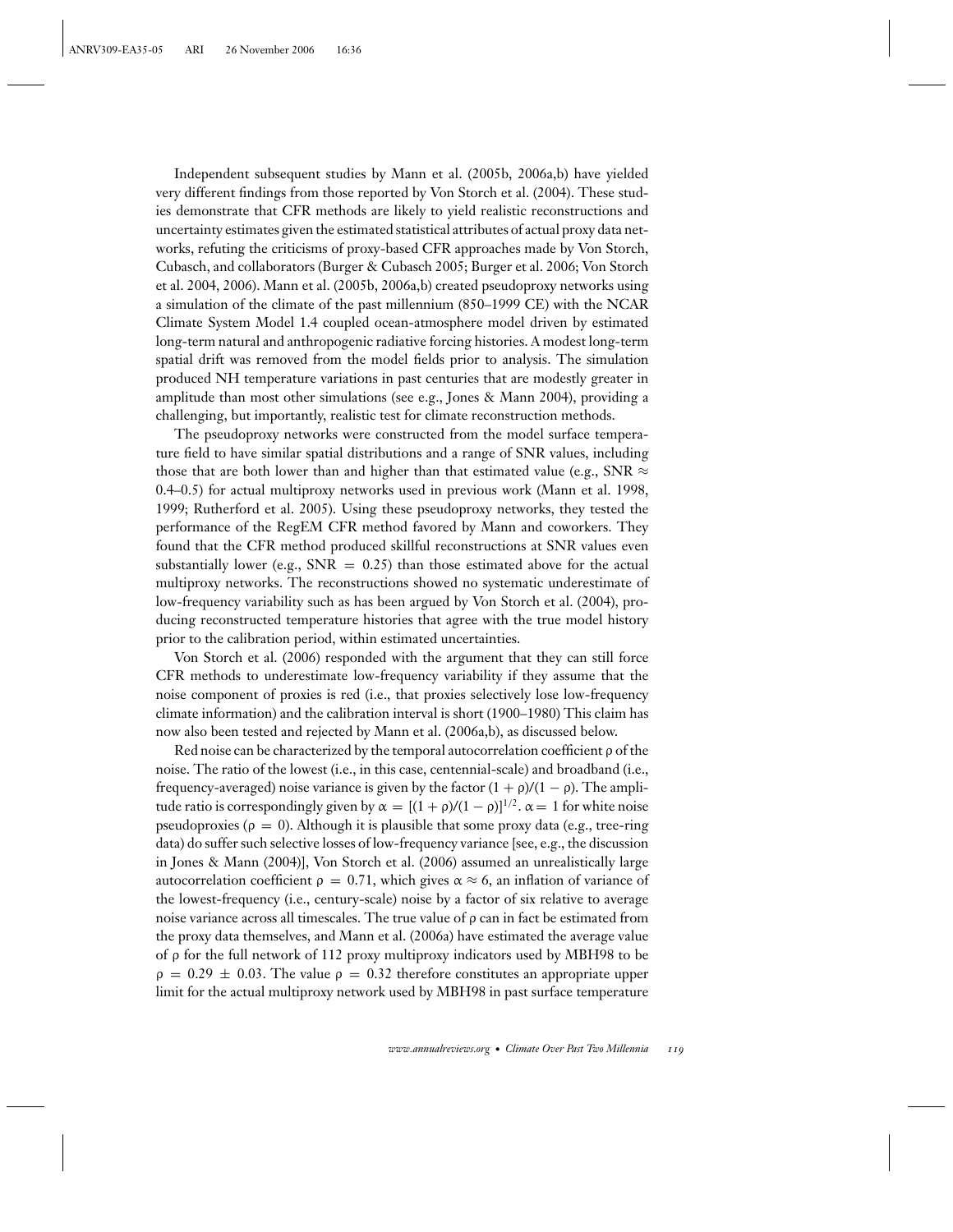**LIA:** Little Ice Age **MWP:** Medieval Warm Period

reconstructions. Mann et al. (2006a,b) investigated the influence of red proxy noise on CFR performance using pseudoproxy networks with the spatial distribution and the estimate  $\rho = 0.32$  of the proxy noise autocorrelation in the MBH98 proxy network. They performed experiments using both the NCAR CSM model discussed above and the (admittedly flawed) ECHO-G Erik simulation used by Von Storch et al. (2004, 2006). In both cases, even using a short (1900–1980) calibration interval and a lower signal-to-noise ratio (0.4 versus 0.5) than Von Storch et al. (2006), Mann and co-authors found that the RegEM reconstructions closely reproduced the actual model temperature histories, with the reconstructions lying entirely within the self-consistently estimated uncertainties of the true NH mean series (**Figure 2**). The most striking feature in both simulations—the cold temperatures of the fifteenth to nineteenth centuries associated with a combination of solar irradiance reduction and active explosive volcanic aerosol forcing—is well captured. It is thus clear that more recent, independent analyses refute the claims by Von Storch et al. (2004, 2006) that CFR methods intrinsically underestimate low-frequency variability, given the estimate statistical attributes of actual proxy data networks. Careful tests with modelsimulated pseudoproxies using even the worst case scenarios (i.e., the flawed GKSS "Erik" simulation) instead actually validate the reliability of CFR methods to reconstruct past patterns of climate variability given suitable quality proxy data networks. These findings suggest that meaningful spatial reconstructions are possible from the application of CFR methods to available climate proxy data and that meaningful comparisons are possible between these reconstructions and the results from climate model simulations. Such reconstructions and model/data comparisons are discussed in detail below.

## **Reconstructions of Past Surface Temperature**

Numerous past studies have used climate proxy data to reconstruct past large-scale surface temperatures. Regional temperature reconstructions demonstrate that much of the surface temperature variation in past centuries is characterized by a complex pattern of regional and seasonal variation that belies (see Mann et al. 2003) simplistic labels such as the Little Ice Age (LIA) and Medieval Warm Period (MWP), which arose primarily in the context of historical climatological studies (e.g., Lamb 1965) of European climate change. Indeed, the best available evidence suggests that

−−−−−−−−−−−−−−−−−−−−−−−−−−−−−−−−−−−−−−−−−−−−−−−−−−−−−−−−−−−−−−→

#### **Figure 2**

Reconstruction of Northern Hemisphere mean temperature based on RegEM CFR reconstructions using 'pseudoproxy' networks taken from (*a*) NCAR CSM 1.4 and (*b*) GKSS ECHO-G Erik simulations. In both cases, the pseudoproxy network locations correspond to the 104 unique locations used by MBH98, a proxy signal-to-noise ratio  $SNR = 0.4$ , red proxy noise with noise autocorrelation  $\rho = 0.32$ , and a 1900–1980 calibration interval is used. Self-consistent uncertainties in the reconstructions are estimated from the unresolved residual variance during an 1856–1899 validation interval, and are indicated by shading (95% uncertainty region). Actual model NH series is shown for comparison (*black*). All series are decadally smoothed. From Mann et al. (2006b),  $\odot$  AMS.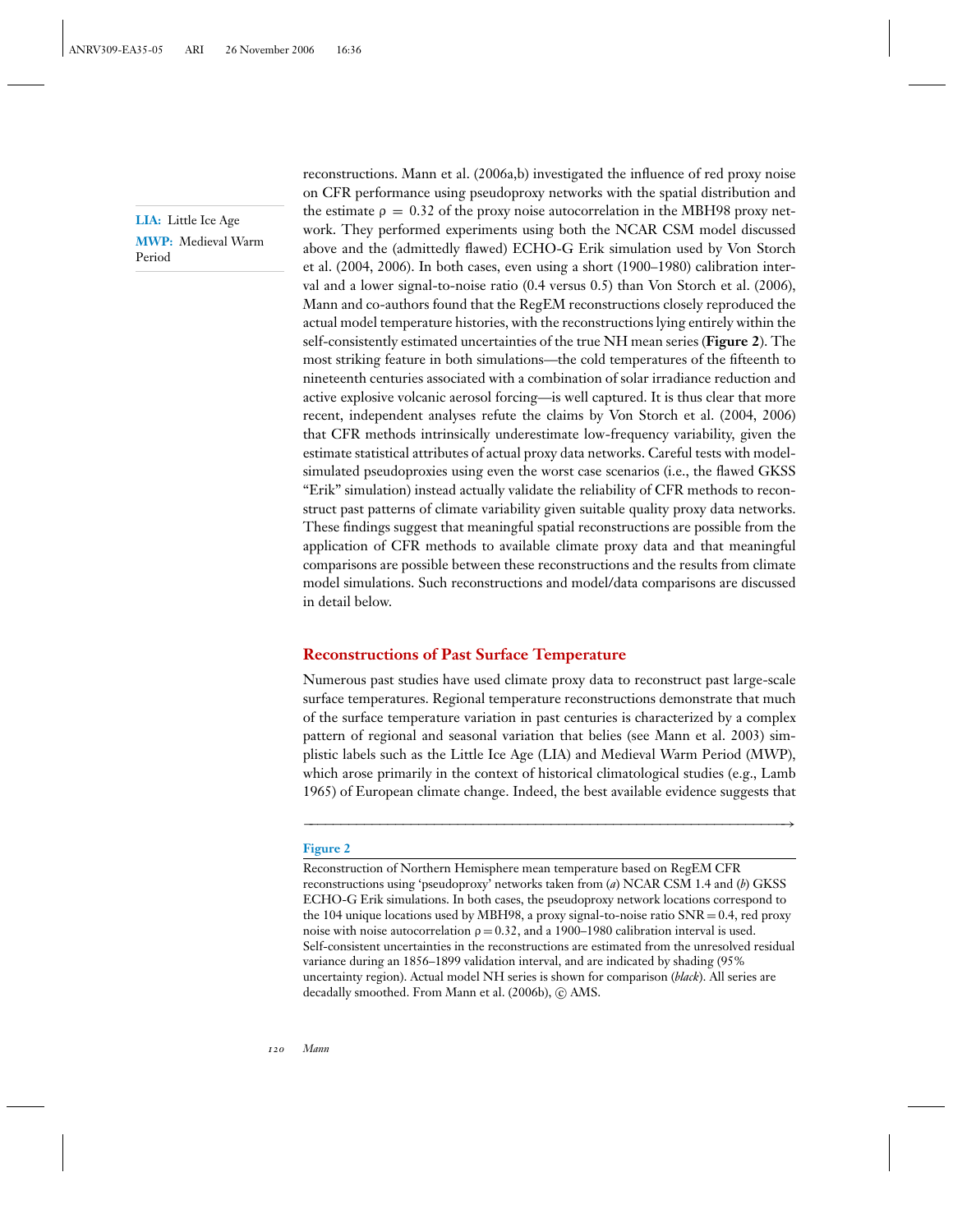

*www.annualreviews.org* • *Climate Over Past Two Millennia 121*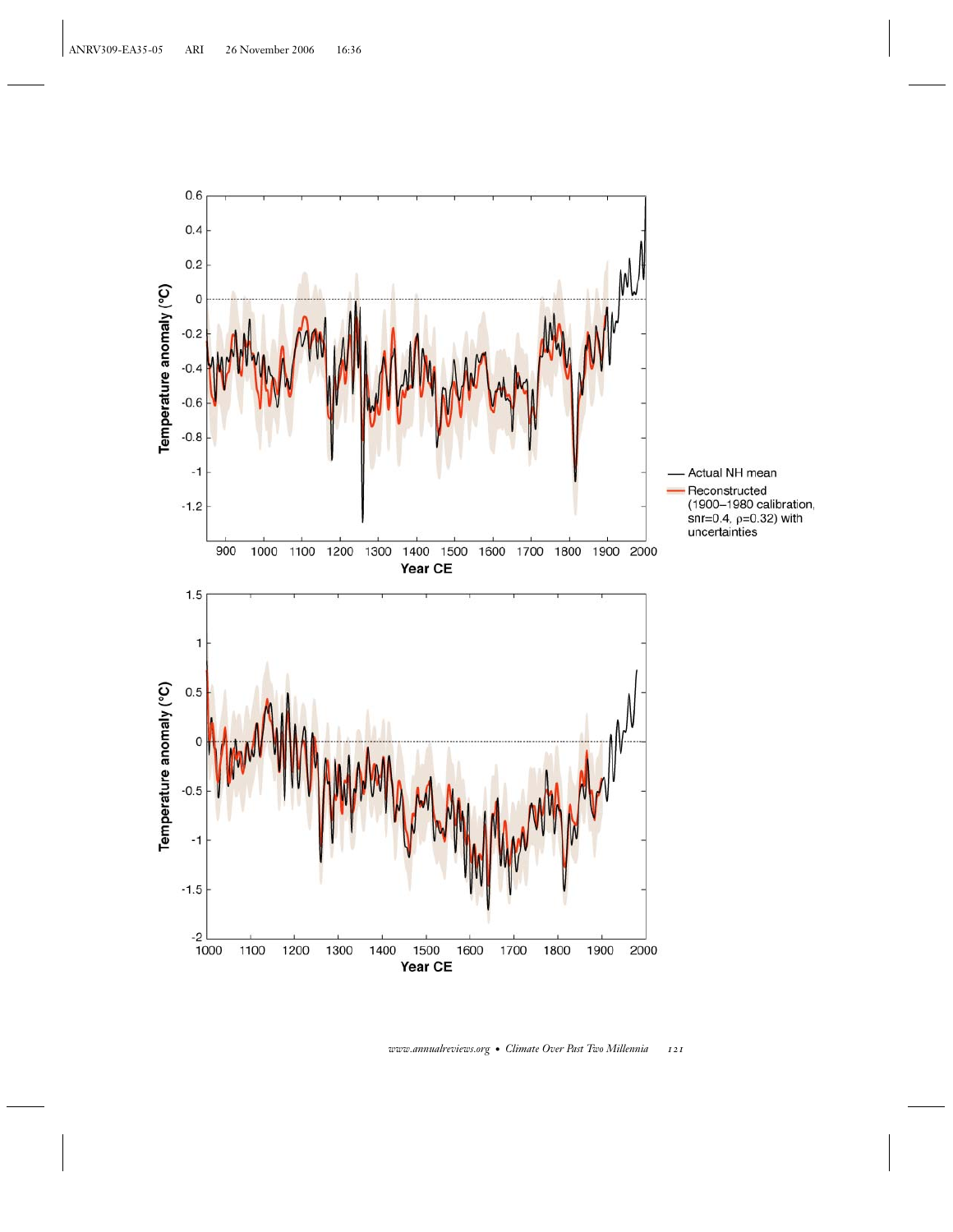

#### **Figure 3**

Temporal histories of nine temperature-sensitive proxy records, chosen to illustrate a variety of proxy types, NH locations, and spatial and seasonal representation. All series have been smoothed with a 40-year low-pass filter, then normalized so that the filtered series have unit standard deviation over 1251–1980 (when all series have data) and have zero mean over 1961–1990. Blue (*red*) shading indicates filtered values below (*above*) the 1961–1990 means (the latter are shown by thin horizontal lines). From Mann et al.  $(2003)$ ,  $\odot$  AGU.

substantial regional cold and warm anomalies can be found spanning the intervals often included within broad definitions of the LIA and MWP (Bradley & Jones 1993, Hughes & Diaz 1994). Indeed, the best available proxy evidence (Hendy et al. 2002, Cobb et al. 2003) suggests relatively warm conditions in the tropical Pacific within the conventional LIA (e.g., in the seventeenth century) and relatively cold conditions during the conventional MWP (e.g., the eleventh century), calling into question the usefulness of these terms as descriptors of global-scale climate changes. Comparisons (**Figure 3**) of estimated regional temperature histories in different locations over the past 1000 years indicate that the specific periods of cold and warmth differ considerably from region to region. The only obvious common feature is the indication of anomalous warmth at many locations during the latter half of the twentieth century (Bradley et al. 2003, Osborn & Briffa 2006). These differences, as discussed below, follow from the complex influence of dynamical climate changes in past centuries, in particular substantial changes in atmospheric circulation that tend, in large part, to redistribute heat over the surface of the Earth rather than raise or lower the global mean temperature.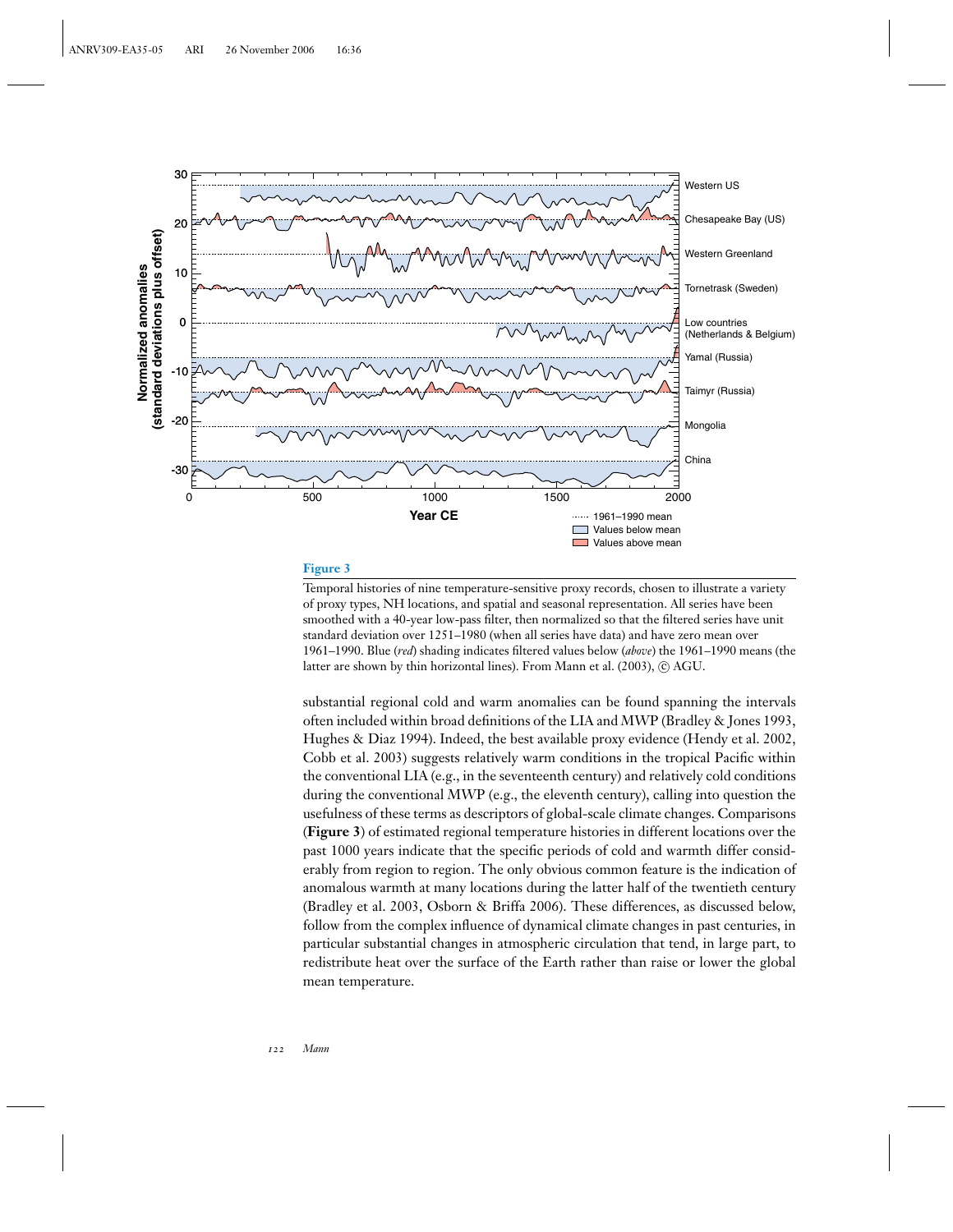Owing to the considerable spatial variability described by past temperature variations, which is characterized by substantial but often opposite sign (warm versus cold) regional anomalies that tend to cancel in large-scale averages, it is essential to assimilate diverse proxy records over large-scale scales in the estimation of large-scale (i.e., hemispheric or global), long-term mean surface temperature trends. A number of studies (Bradley & Jones 1993; Overpeck et al. 1997; Mann et al. 1998, 1999; Jones et al. 1998; Crowley & Lowery 2000; Briffa et al. 2001; Esper et al. 2002; Mann & Jones 2003; Moberg et al. 2005; Oerlemans 2005; Rutherford et al. 2005) over the past decade have sought to produce hemispheric reconstructions of NH mean temperature changes over the past 500–2000 years based on the various types of proxy evidence and various statistical reconstruction methods discussed earlier. A smaller number of studies have also sought to reconstruct Southern Hemisphere and global surface temperature trends ( Jones et al. 1998, Mann & Jones 2003), but the uncertainties are far more substantial owing to the relative paucity of long-term proxy records in the Southern Hemisphere (see e.g., Jones & Mann 2004). Although there are significant differences between the various published NH mean temperature reconstructions (**Figure 4**), every reconstruction performed to date indicates that large-scale late-twentieth-century warmth is anomalous in the context of at least the past 1000–2000 years. Some of the differences between different reconstructions are likely due to their different spatial and seasonal emphases and the implications this has for the impact of external radiative forcing influences on the estimates. For example, comparing the various reconstructions over the past 1000 years (**Figure 4**, middle panel), it can be seen that the Esper et al. (2002) reconstruction (green curve), which emphasizes the continental centers of the extratropical NH continents during summer, indicates greater variability than other reconstructions that are more indicative of the entire NH (extratropics and tropics, continent and oceans) over the full year. The increased variability, however, is observed primarily during those time intervals of intense explosive volcanic activity (**Figure 4**, bottom panel). These considerations are discussed in more detail below.

## **Reconstructions of Atmospheric Circulation and Drought**

The substantial cooling in certain regions such as Europe during the late seventeenth and early eighteenth century often associated with the LIA appears to be related to long-term changes in the NAO (e.g., Luterbacher et al. 1999, 2002; Shindell et al. 2001; Keigwin & Pickart 1999; Jansen & Koc 2000; Rimbu et al. 2003), a pattern of atmospheric circulation variability that appears to vary on interannual and longer timescales. The prolonged tendency from much of the late sixteenth through early nineteenth century for the negative phase of the NAO (**Figure 5**) is associated with a tendency for cold, continental air mass influences over much of Europe during that time interval.

Recent work also suggests that that the tropical Pacific Ocean–atmosphere dynamics associated with the ENSO may play an important role in the large-scale variability of the climate in past centuries. Statistical analyses show a significant influence of explosive volcanic eruptions on the ENSO based on volcano/El Niño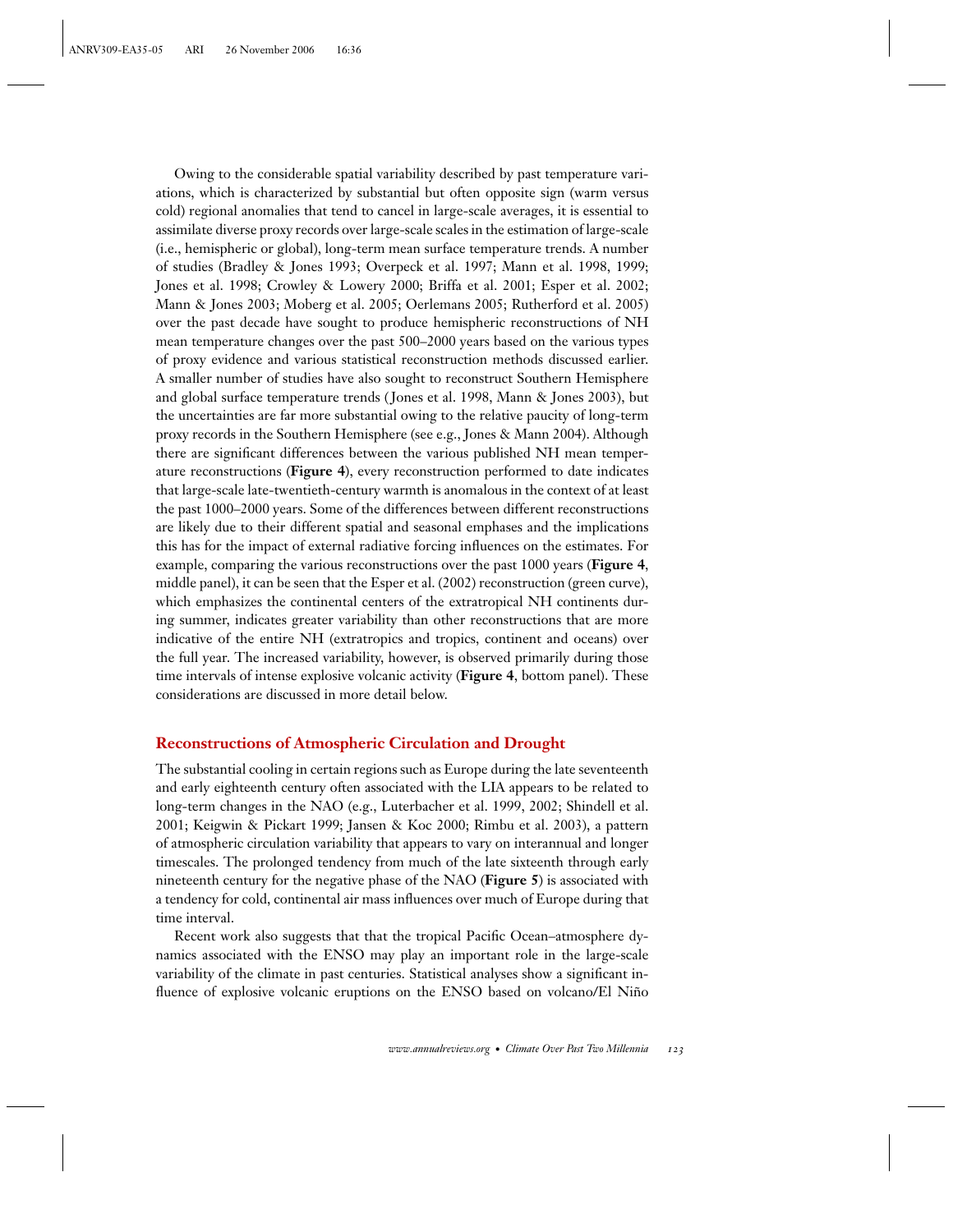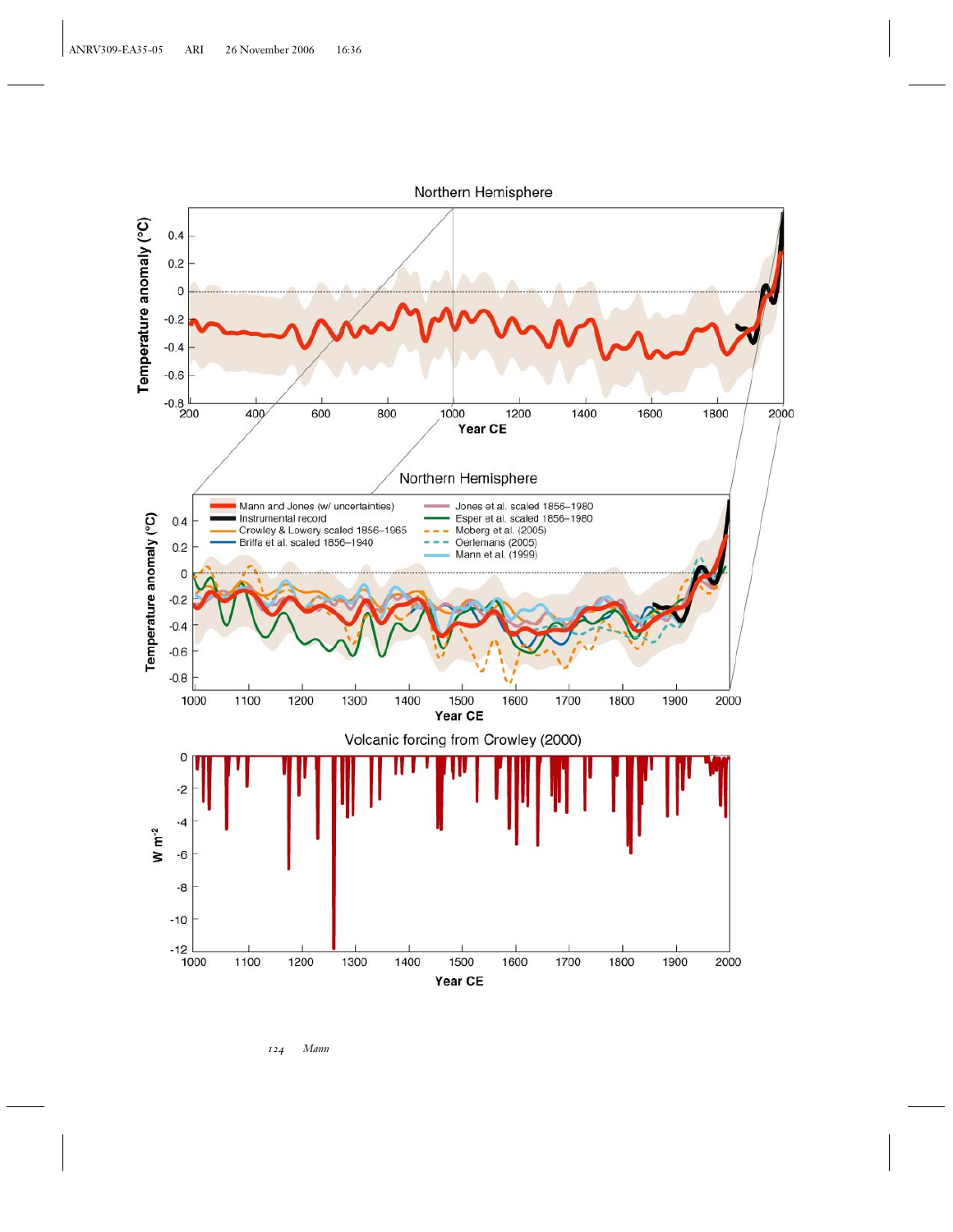

Proxy-based reconstructions of two key atmospheric indices: (*a*) the Southern Oscillation Index (SOI) and (*b*) the North Atlantic Oscillation (NAO). Series are smoothed to emphasize variations on 30-year and longer timescales. From Jones & Mann (2004),  $\odot$  AGU.

relationships (Adams et al. 2003) determined from reconstructions of ENSO indices spanning the past few centuries (Stahle et al. 1998, Mann et al. 2000). Fossil corals from the central tropical Pacific (Cobb et al. 2003) indicate a cold La Niña-like state during the eleventh to twelfth centuries, typically associated with the MWP, and a warm, El Niño-like state during the seventeenth century, typically associated with the LIA.

Changes in drought and precipitation patterns in past centuries appear, in many regions, to represent a response to the changing state of the tropical Pacific inferred above. Lake level evidence from eastern equatorial Africa (Verschuren et al. 2000) indicates dry conditions (typically associated with La Niña) and wet conditions

←−−−−−−−−−−−−−−−−−−−−−−−−−−−−−−−−−−−−−−−−−−−−−−−−−−−−−−−−−−−−−−

#### **Figure 4**

Comparison of various NH mean temperature reconstructions of the past 1000 years. Instrumental NH mean series 1856–2005 (centered over the 1961–1990 interval) is shown for comparison. Mann & Jones (2003) reconstruction is as in Jones & Mann (2004), but it is rescaled to have same decadal variance as actual instrumental NH series over 1856–1995 interval. All series have been smoothed with a 40-year, low-pass filter and are aligned to have the same mean as the overlapping instrumental record. Also shown for comparison is Crowley (2000) volcanic forcing series back to 1000 CE.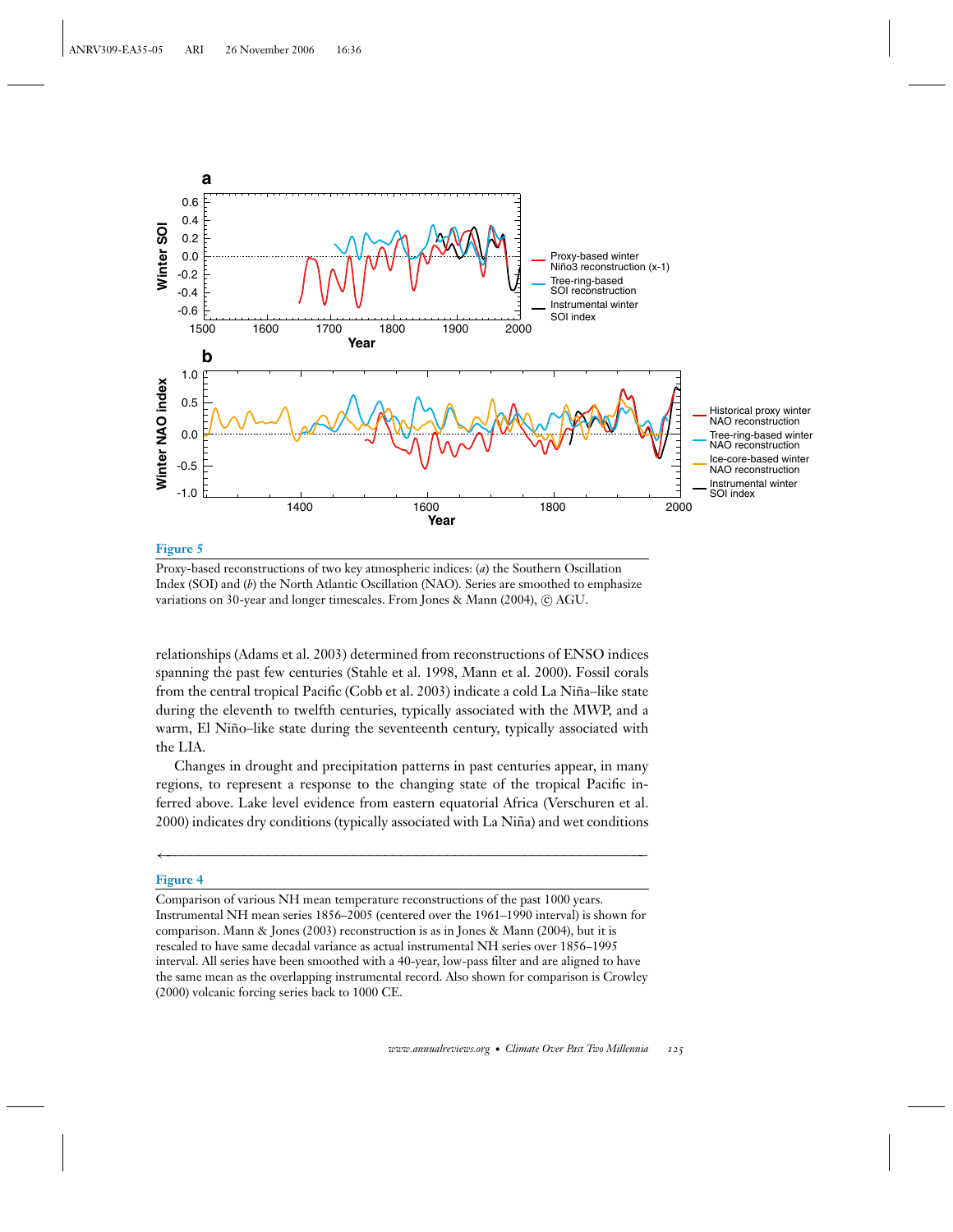

Reconstruction of drought area index from tree-ring data, indicative of changes in the extent of drought over the western United States during the past millennium [reprinted with permission by American Association for the Advancement of Science (AAAS) from Cook et al. ( 2004)].

(typically associated with El Niño) during the conventional timeframes associated with the MWP and LIA, respectively. Estimates of the regional extent of drought in the western United States over the past 1000 years (Cook et al. 2004) indicate a substantial tendency for drought during the eleventh to thirteenth centuries, and wet conditions during the sixteenth to nineteenth centuries, consistent with a tendency for La Niña-like and El Niño-like conditions, respectively (Figure 6).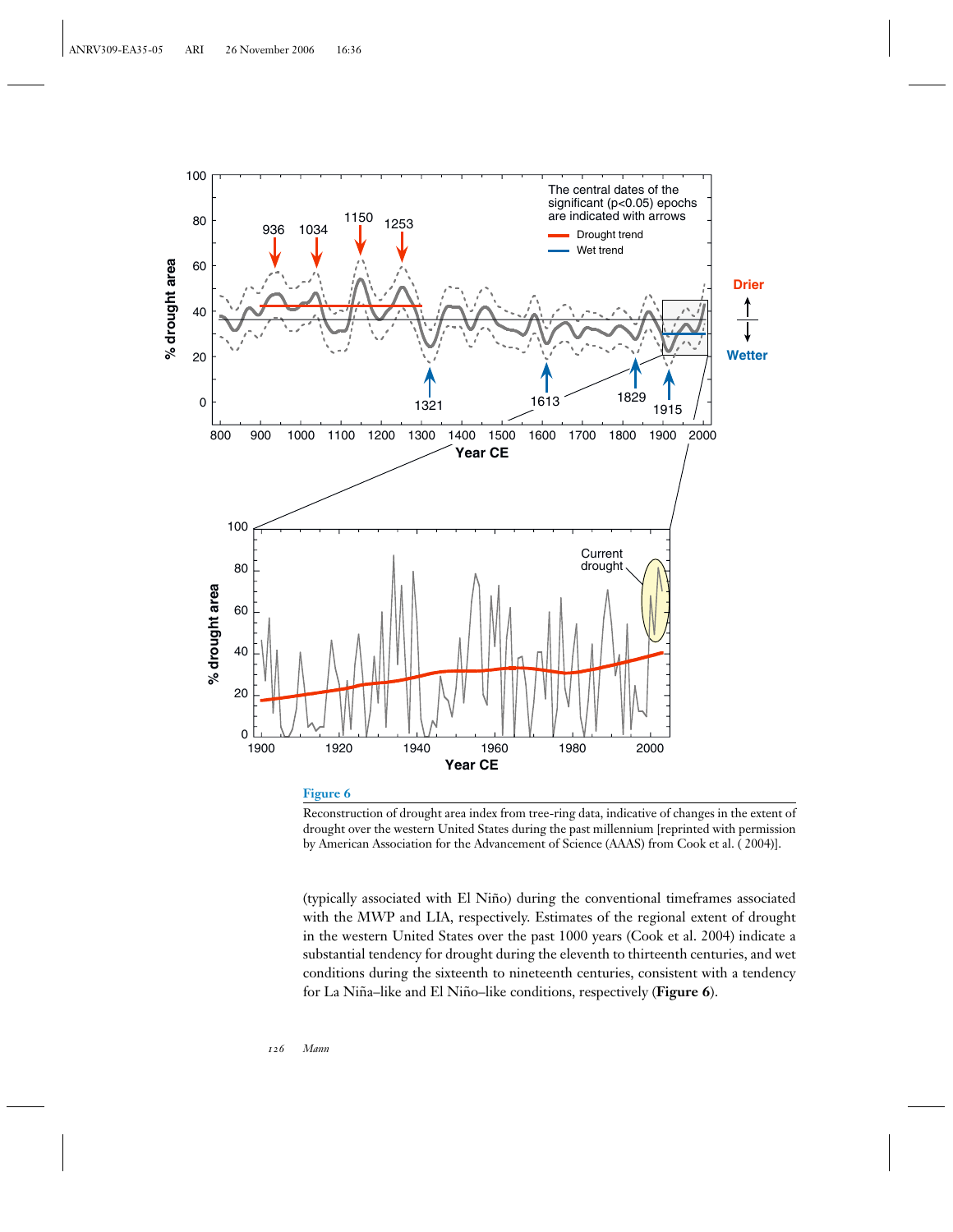## **Comparisons of Reconstructions with Model Simulation Results**

Complementing the numerous proxy-based reconstructions of large-scale temperature changes over the past 1000 years (e.g., **Figure 4**), a number of computer model simulations of the past 1000 years have been performed over the past decade (Crowley & Kim 1999, Crowley 2000, Free & Robock 1999, Bertrand et al. 2002, Bauer et al. 2003, Crowley et al. 2003, Gerber et al. 2003, Gonzalez-Rouco et al. 2003, Andronova et al. 2004, Mann et al. 2005b, Goosse et al. 2006b), based on the full hierarchy of available climate models, from simple energy-balance models (EBMs) to fully coupled atmosphere-ocean general circulation models (AOGCMs). These simulations make use of varying estimates of past natural and anthropogenic radiative forcing histories. Given the different characteristics of the model simulations used (which differ in their sensitivities to radiative forcing) and the sometimes very different forcing estimates that have been used in these experiments, it is difficult to interpret the spread of the results of the different simulations. Nonetheless, comparisons of the simulated NH mean temperature histories with empirical proxy-based reconstructions of NH mean temperature indicate a favorable comparison overall, with the various simulation results falling largely within the uncertainties of the reconstructions (**Figure 7**). One exception is the GKSS Erik simulation (black dashed curve in **Figure 7**) of Von Storch et al. (2004), which, for reasons discussed above, does not provide a realistic simulation of the past millennium owing to errors in the model

**EBM:** energy-balance model **AOGCM:** atmosphere-ocean general circulation model



## **Figure 7**

Model-based estimates of NH temperature variations over the past two millennia. Series have been smoothed to highlight variations on timescales greater than 40 years. The simulations employ a range of climate models with differing sensitivities to radiative forcing and employ various different estimates of radiative forcing histories, including natural (solar + volcanic) and modern anthropogenic (greenhouse gas and sulfur aerosol) impacts. Shown for comparison are the instrumental NH record 1856–2003 and an empirical proxy-based estimate of NH mean temperature changes with its 95% uncertainty band (*shading*). From Jones & Mann (2004),  $\odot$  AGU.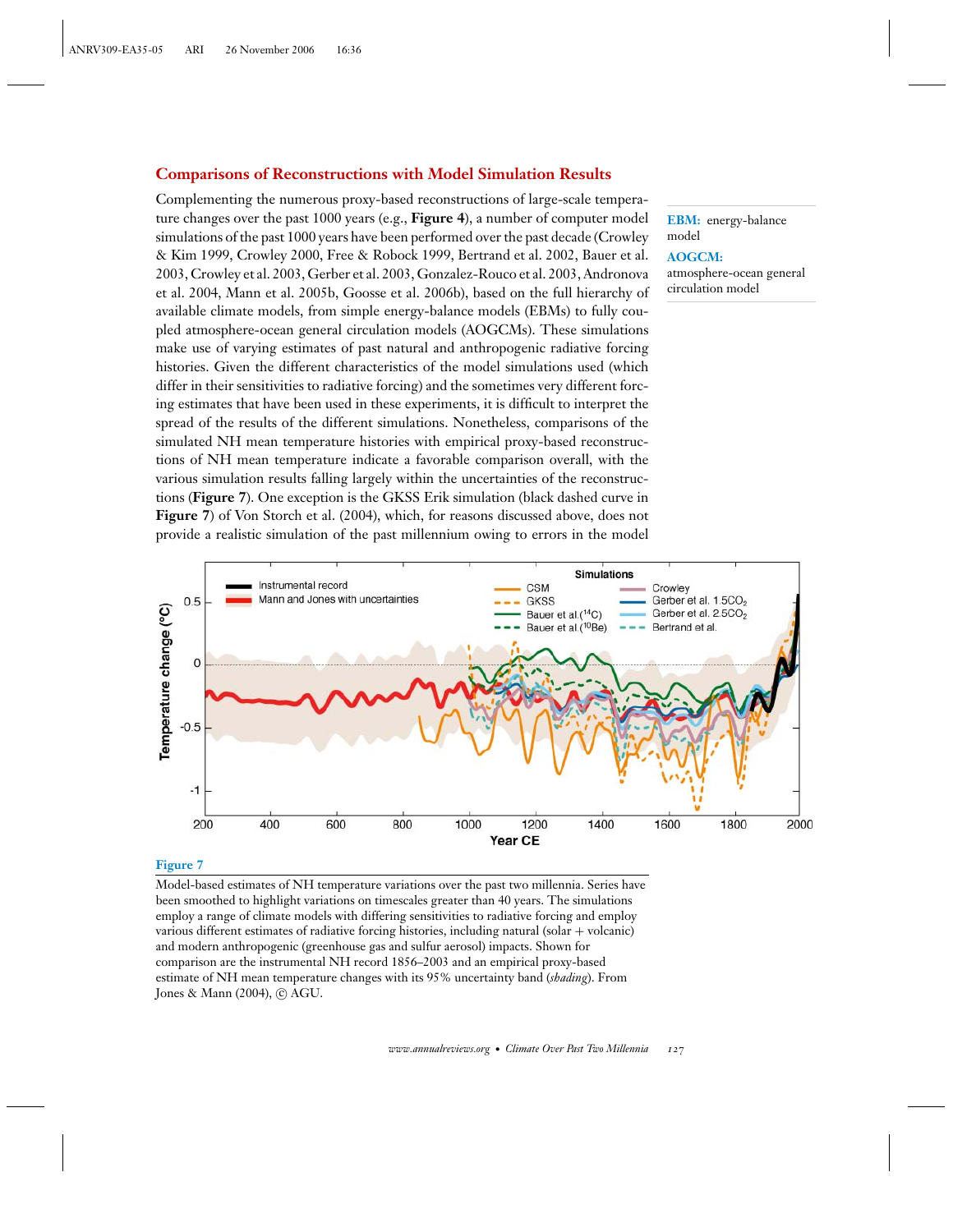initialization and the prescription of forcings. The comparisons indicate that natural (solar and volcanic) forcing can explain reasonably the major large-scale mean surface temperature changes of the past millennium through the nineteenth century. Only anthropogenic (greenhouse gas plus sulfate aerosol) forcing of climate, however, can explain the recent anomalous large-scale warming in the late twentieth century. Several of the simulations overpredict the net warming that has occurred since the early/mid-nineteenth century, as evident from the instrumental record (and reconstructions), leading to the appearance of colder temperatures in past centuries when aligned with the modern instrumental record, as in **Figure 7**. Simulations such as that of Bauer et al. (2003) (green curves in **Figure 7**) that take into account nineteenth to twentieth century anthropogenic land use changes, however, more closely match the observations, suggesting that this forcing has played an important role in large-scale surface temperature changes over at least the past two centuries.

At regional scales, a number of considerations other than the global mean response to forcing become important. Purely internal variability can have a similar or even greater influence on surface temperature variations than forced variability at regional scales (Shindell et al. 2003, 2004; Goosse et al. 2006b). Although anthropogenic landsurface impacts appear to play an important role in large-scale surface temperature changes only during the past two centuries, in some regions and during certain seasons (e.g., over Europe during the summer), land surface forcing appears to have played an important regional role much earlier, in association with large-scale deforestation that was well underway more than 1000 years ago. The associated land surface changes appear to explain, in particular, Medieval European summer warmth around the eleventh century that was comparable to summer warmth around the late twentieth century (Goosse et al. 2006a).

Regional climate variability is also strongly influenced by dynamical modes of climate variability, which have an important influence on the large-scale atmospheric circulation, particularly during the winter or cold season. Some of this dynamical variability may also be associated with past radiative forcing changes as they influence the behavior of particular modes of climate variability, such as the NAO and ENSO.

The substantial cooling in large parts of Europe at the height of the conventionally defined European LIA during the late seventeenth and early eighteenth century appear to be related in large part to long-term variations in the NAO, discussed above, which in turn appear to have been associated (**Figure 8**) with a large-scale dynamical response of the climate system to natural radiative forcing by explosive volcanic activity (Shindell et al. 2003, 2004) and solar output (Shindell et al. 2001, 2003). The influence of this forcing on the vertical and meridional atmospheric temperature gradients leads to a change in the strength of the midlatitude westerlies characterized by the NAO (or related AO) pattern. The moderate apparent lowering of solar irradiance during the seventeenth-century Maunder Minimum period, for example, appears to have lead to only moderate decreases in hemispheric mean temperature, but a substantial annual mean cooling in certain regions, such as Europe, owing to a prolonged tendency toward the negative phase of the NAO (Shindell et al. 2001). The seasonal and spatial response of the climate to volcanic forcing is especially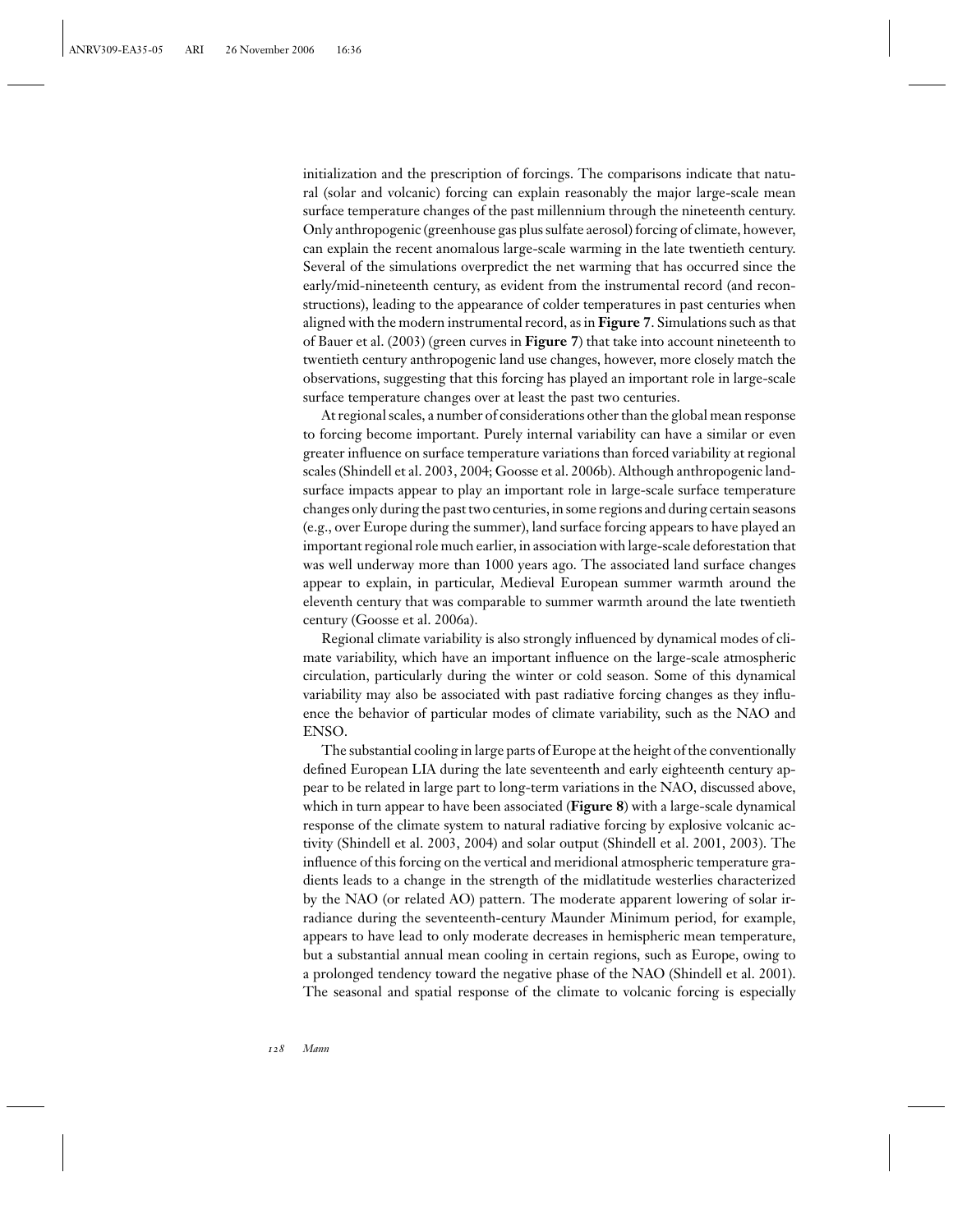

## Proxy data reconstruction, 1660-80 versus 1770-90, ANN surface temperature

## **Figure 8**

Reconstructed (*top*) and simulated (*bottom*) annual average temperature difference between 1660–80 and 1770–90. The reconstructed surface temperatures are based on a multiproxy estimate using tree rings, ice cores, corals, and historical data. Model results are based on the sum of the response in two simulations: one incorporating reconstructed solar irradiance changes during this period and one using volcanic forcing scaled to changes over this period. From Schmidt et al. (2004).

important from the standpoint of interpreting paleoclimate proxy data. Modeling studies (Shindell et al. 2003, 2004) suggest a tendency for a substantial cooling over the continents, but they also suggest a tendency for a dynamically induced, offsetting winter warming over the continents during the first couple of years following an explosive tropical eruption. In continental regions, therefore, there is a tendency for cancellation of summer cooling and winter warming in the surface temperature response to volcanic forcing. This observation implies that regionally and seasonally restricted proxy data may provide a biased estimate of actual large-scale annual surface temperature changes. For example, as noted previously (**Figure 4**), the greater cooling evident in proxy reconstructions of NH mean temperature that emphasize the summer and the continental regions during intervals of intense explosive volcanic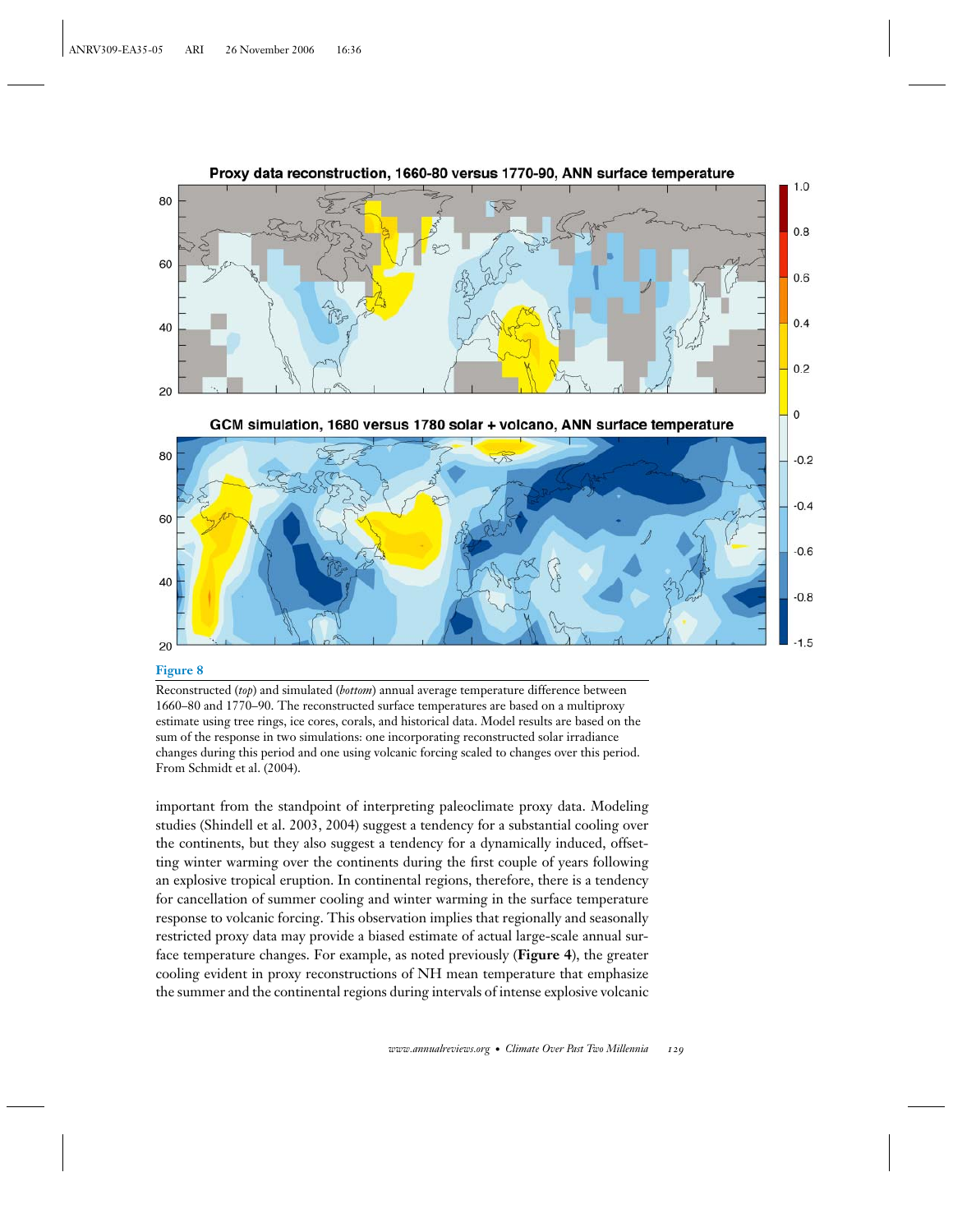forcing is likely due to the restricted spatial and seasonal sampling implicit in those reconstructions (Shindell et al. 2003).

Recent work also suggests that that the ENSO may be an important component of the response of the climate to forcing over the past 1000 years. Model simulations using simple models of the coupled tropical ocean-atmosphere to study the response of ENSO to solar and volcanic forcing (Mann et al. 2005a) indicate a counter-intuitive tendency toward El Niño-like (warm eastern and central tropical Pacific) conditions in response to negative radiative forcing (past explosive tropical volcanic eruptions or decreases in solar irradiance) and a tendency for La Nina–like conditions in response to positive radiative forcing (i.e., increases in solar irradiance). This prediction explains (**Figure 9**) the empirical connection between past explosive tropical volcanic



## **Figure 9**

Comparison of the ensemble annual mean Niño3 response to combined natural radiative forcing (volcanic + solar) over the interval 1000–1999 CE (*gray*: anomaly in degrees Celsius relative to 1950–1980 CE reference period; 40-year smoothed values shown by *thick red curve*) with reconstructions of ENSO behavior from Palmyra coral oxygen isotopes (*light blue*: the annual means of the published monthly isotope data are shown). The coral data are scaled as described in the text, with warm-event (cold-event) ENSO conditions associated with negative (positive) isotopic departures. Thick horizontal lines indicate averages of the scaled coral data for the three available time segments (*dark blue*) and the ensemble-mean averages from the model (*dark red*) for the corresponding time intervals. The associated interfourth quartile range for the model means (the interval within which the mean lies for 50% of the model realizations) is also shown (*dark red dashed lines*). Also shown (*orange curve*) is the 40-year smoothed model result based on the response to volcanic forcing only, with the overall mean shifted to match that of the overlapping coral segments. From Mann et al.  $(2005a)$ ,  $\odot$  AMS.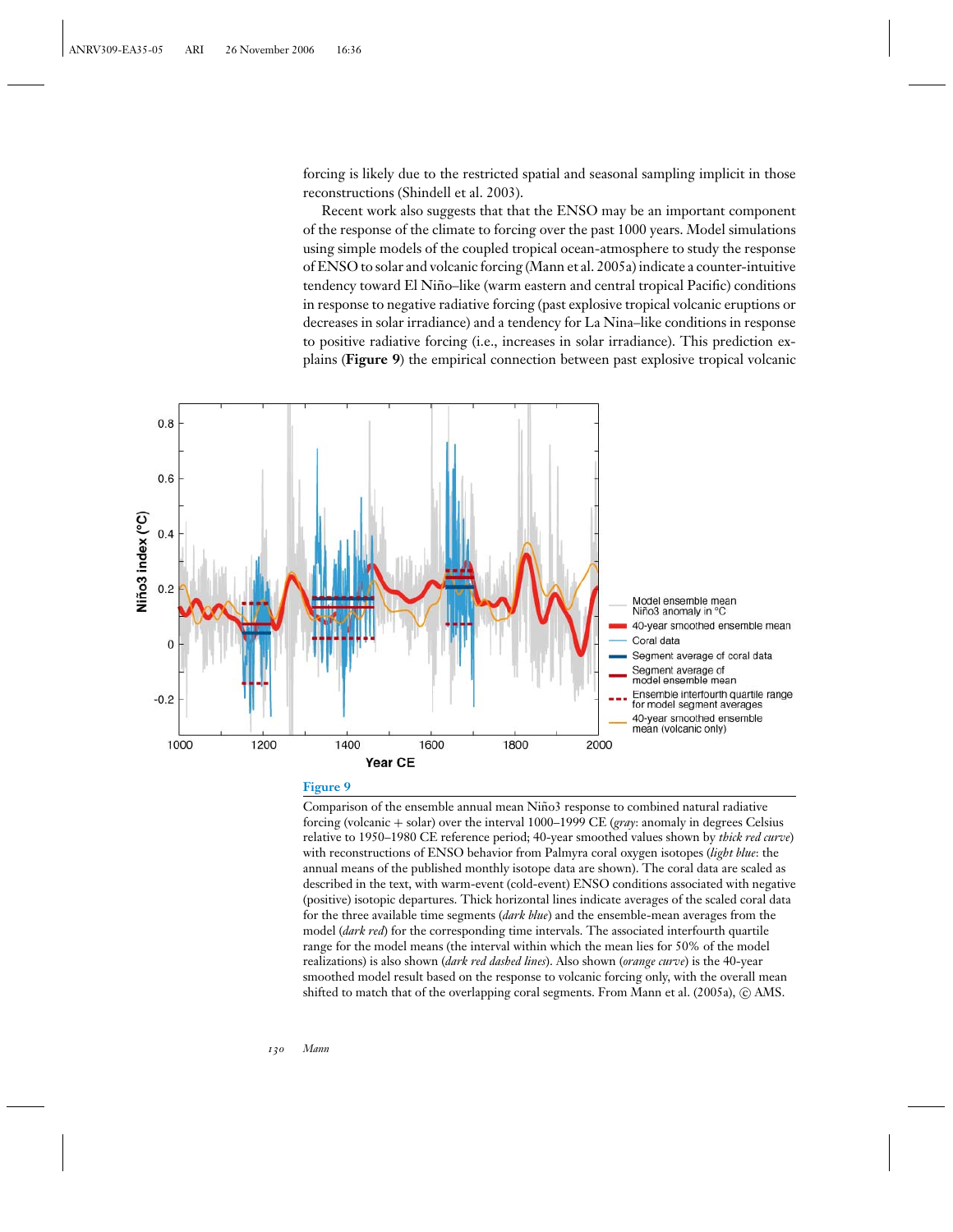activity and El Nino reconstructions found by Adams et al. (2003) and the widespread evidence discussed above from tropical Pacific corals (Cobb et al. 2003), equatorial east African Lake records (Verschuren et al. 2000), and western North American drought reconstructions (Cook et al. 2004) for La Niña-like conditions during the MWP (when solar irradiance was relatively high and there were few explosive tropical volcanic eruptions) and El Niño–like conditions during the LIA (when solar irradiance was relatively low and there were many explosive tropical volcanic eruptions). The conclusion that the tropical Pacific appears to have been in a cold La Niña-like state during the MWP and a warm El Niño–like state during the LIA implies that surface temperature changes in the tropical Pacific may have offset extratropical temperature changes (where these periods were relatively warm and cold respectively), reducing the amplitude of global or hemispheric-mean temperature changes from what would be deduced based on extratropical proxy data alone.

## **SUMMARY POINTS**

- 1. Proxy reconstructions and model simulations both suggest that late twentieth century warmth is anomalous in the context of the past 1000–2000 years.
- 2. Forced changes in large-scale atmospheric circulation, such as the NAO, and internal dynamics related to El Niño may play an important role in explaining regional patterns of variability and change.
- 3. Important differences between estimates of extratropical and full (combined tropical and extratropical) hemispheric mean temperature changes in past centuries appear consistent with seasonally and spatially specific responses to climate forcing.
- 4. Tests with synthetic pseudoproxy networks derived from climate model simulations indicate that statistical methods used for reconstructing past climate from proxy data are likely to yield reliable reconstructions back at least 1000 years within estimated uncertainties, given the statistical properties estimated for actual proxy networks.

## **FUTURE ISSUES**

- 1. Future efforts at large-scale climate reconstruction methods should address the reconstruction of fields other than surface temperature (e.g., measures of atmospheric circulation, such as sea level pressure, and hydroclimatic variables, such as precipitation and drought).
- 2. Continued investigations of climate field reconstructions should focus on the use of teleconnected local climate responses and the stability of the associated long-term relationships.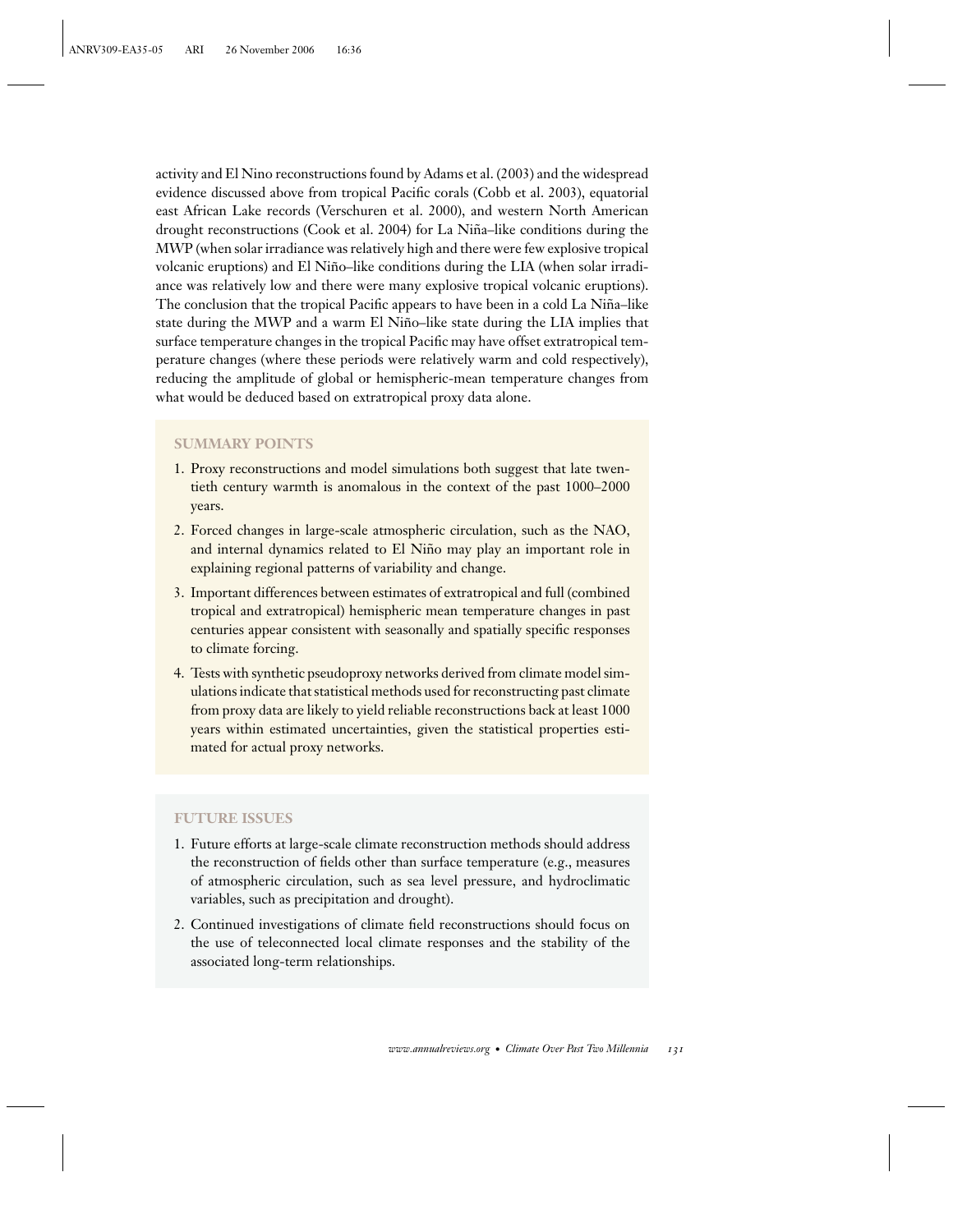- 3. There is a need for longer, high-quality proxy climate records from key regions (e.g., the tropical Pacific and Southern Hemisphere) to reduce the current sizable uncertainties in climate reconstructions over the past 1000– 2000 years.
- 4. There is a need for more reliable estimates of long-term radiative forcing histories (e.g., solar and volcanic radiative forcing) to constrain the currently sizable spread in model simulations of climate changes over the past 1000– 2000 years.

# LITERATURE CITED

- Adams JB, Mann ME, Ammann CM. 2003. Proxy evidence for an El Niño-like response to volcanic forcing. *Nature* 426:274–78
- Andronova NG, Schlesinger ME, Mann ME. 2004. Are reconstructed pre-instrumental hemispheric temperatures consistent with instrumental hemispheric temperatures? *Geophys. Res. Lett.* 31:L12202, doi: 10.1029/ 2004GL019658
- Bauer E, Claussen M, Brovkin V. 2003. Assessing climate forcings of the Earth system for the past millennium. *Geophys. Res. Lett.* 30:doi: 10.1029/2002GL016639
- Bell JL, Sloan LC, Revenaugh J, Duffy PB. 2003. Evaluation of Northern Hemisphere natural climate variability in multiple temperature reconstructions and global climate model simulations. *Glob. Planet. Change* 37:19–32
- Bertrand C, Loutre MF, Crucifix M, Berger A. 2002. Climate of the last millennium: a sensitivity study. *Tellus* 54A:221–44
- Bradley RS. 1999. *Paleoclimatology: Reconstructing Climates of the Quaternary*. San Diego, CA: Academic. 2nd ed. 610 pp.
- Bradley RS, Hughes MK, Diaz HF. 2003. Climate in Medieval time. *Science* 302:404– 5
- Bradley RS, Jones PD. 1993. "Little Ice Age" summer temperature variations: their nature and relevance to recent global warming trends. *Holocene* 3:367–76
- Braganza K, Karoly DJ, Hirst AC, Mann ME, Stott P, et al. 2003. Simple indices of global climate variability and change: Part I—variability and correlation structure. *Clim. Dyn.* 20:491–502
- Briffa KR, Osborn TJ, Schweingruber FH, Harris IC, Jones PD, et al. 2001. Lowfrequency temperature variations from a northern tree-ring density network. *J. Geophys. Res.* 106:2929–41
- Burger G, Cubasch U. 2005. Are multiproxy climate reconstructions robust? *Geophys. Res. Lett.* 32:L23711, doi: 10.1029/2005GL024155
- Burger G, Fast I, Cubasch U. 2006. Climate reconstruction by regression. *Tellus* 58A:227–35
- Cobb KM, Charles CD, Cheng H, Edwards RL. 2003. El Nino-Southern Oscillation ˜ and tropical Pacific climate during the last millennium. *Nature* 424:271–76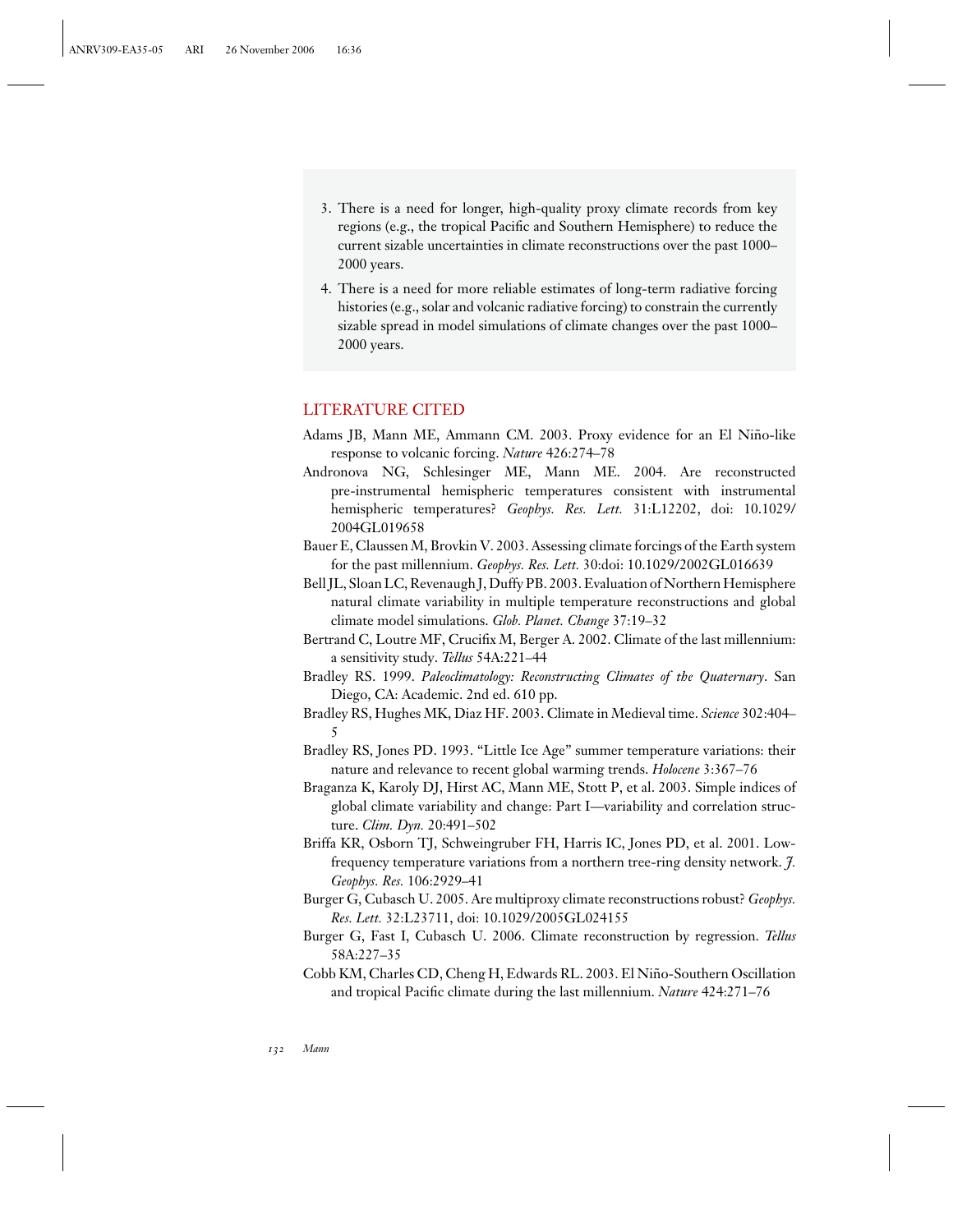- Cook ER, Meko DM, Stahle DW, Cleaveland MK. 1999. Drought reconstructions for the continental United States. *J. Clim*. 12:1145–62
- Cook ER, Woodhouse C, Meko DM, Stahle DW. 2004. Long-term aridity changes in the western United States. *Science* 306:1015–18
- Crowley TJ. 2000. Causes of climate change over the past 1000 years. *Science* 289:270– 77
- Crowley TJ, Baum SK, Kim KY, Hegerl GC, Hyde WT. 2003. Modeling ocean heat content changes during the last millennium. *Geophys. Res. Lett*. 30:1932, doi: 10.1029/2003GL017801
- Crowley TJ, Kim KY. 1996. Comparison of proxy records of climate change and solar forcing. *Geophys. Res. Lett*. 23:359–62
- Crowley TJ, Kim KY. 1999. Modeling the temperature response to forced climate change over the last six centuries. *Geophys. Res. Lett*. 26:1901–4
- Crowley TJ, Lowery TS. 2000. How warm was the Medieval warm period? A comment on 'man-made versus natural climate change.' *AMBIO* 39:51–54
- Cubasch U, Voss R, Hegerl GC, Waszkewitz J, Crowley TJ. 1997. Simulation of the influence of solar radiation variations on the global climate with an oceanatmosphere general circulation model. *Clim. Dyn*. 13:757–67
- Dahl-Jensen D, Mosegaard K, Gundestrup N, Clow GD, Johnsen SJ, et al. 1998. Past temperatures directly from the Greenland ice sheet. *Science* 282:268–71
- Delworth TL, Mann ME. 2000. Observed and simulated multidecadal variability in the Northern Hemisphere. *Clim. Dyn*. 16:661–76
- Esper J, Cook ER, Schweingruber FH. 2002. Low-frequency signals in long tree-line chronologies for reconstructing past temperature variability. *Science* 295:2250– 53
- Evans MN, Kaplan A, Cane MA. 2002. Pacific sea surface temperature field reconstruction from coral δ18O data using reduced space objective analysis. *Paleoceanography* 17:1007, doi: 10.1029/2000PA000590
- Folland CK, Karl TR, Christy JR, Clarke RA, Gruza GV, et al. 2001. *Observed Climate Variability and Change, in Climate Change 2001: The Scientific Basis*, ed. JT Houghton, Y Ding, DJ Griggs, M Noguer, PJ van der Linden, D Xiaosu, pp. 99–181. Cambridge: Cambridge Univ. Press
- Free M, Robock A. 1999. Global warming in the context of the Little Ice Age. *J. Geophys. Res*. 104:19057–70
- Fritts HC, Blasing TJ, Hayden BP, Kutzbach JE. 1971. Multivariate techniques for specifying tree-growth and climate relationships and for reconstructing anomalies in paleoclimate. *J. App. Met*. 10:845–64
- Gerber S, Joos F, Bruegger PP, Stocker TF, Mann ME, Sitch S. 2003. Constraining temperature variations over the last millennium by comparing simulated and observed atmospheric CO2. *Clim. Dyn*. 20:281–99
- Gonzalez-Rouco F, Von Storch H, Zorita E. 2003. Deep soil temperature as proxy for surface air-temperature in a coupled model simulation of the last thousand years. *Geophys. Res. Lett*. 30:2116, doi: 10.1029/2003GL018264
- Goosse H, Arzel O, Luterbacher J, Mann ME, Renssen H, et al. 2006a. The origin of the European "Medieval Warm Period." *Clim*. *Past* 2:99–113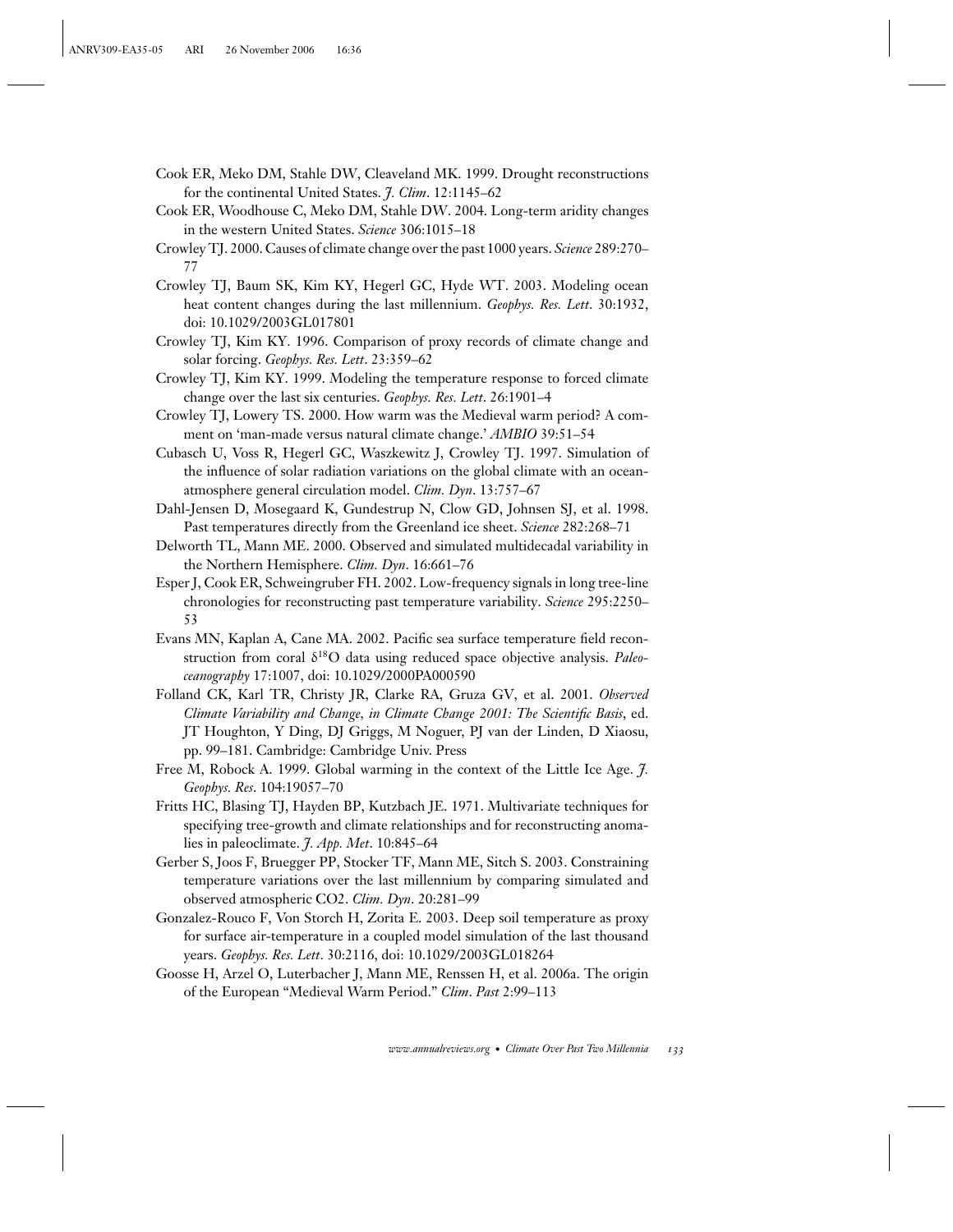- Goosse H, Renssen H, Timmermann A, Bradley RS, Mann ME. 2006b. Using paleoclimate proxy-data to select optimal realisations in an ensemble of simulations of the climate of the past millennium. *Clim. Dyn.* 27:165–84
- Hendy EJ, Gagan MK, Alibert CA, McCulloch MT, Lough JM, Isdale PJ. 2002. Abrupt decrease in tropical Pacific sea surface salinity at end of Little Ice Age. *Science* 295:1511–14
- Huang S, Pollack HN, Shen PY. 2000. Temperature trends over the past five centuries reconstructed from borehole temperature. *Nature* 403:756–58
- Hughes MK, Diaz H. 1994. Was there a "Medieval Warm Period'' and if so, where and when? *Clim*. *Chng*. 26:109–42
- Jansen E, Koc N. 2000. Century to decadal scale records of Norwegian sea surface temperature variations of the past 2 millennia. *PAGES Newslett*. 8:13–14
- Jones PD, Briffa KR, Barnett TP, Tett SFB. 1998. High-resolution palaeoclimatic records for the last millennium: interpretation, integration and comparison with general circulation model control run temperatures. *Holocene* 8:477–83
- Jones PD, Mann ME. 2004. Climate over past millennia. *Rev. Geophys.* 42:RG2002, doi: 10.1029/2003RG000143
- Keigwin LD. 1996. The Little Ice Age and Medieval Warm Period in the Sargasso Sea. *Science* 274:1504–8
- Keigwin LD, Pickart RS. 1999. Slope water current over the Laurentian Fan on interannual to millennial time scales. *Science* 286:520–23
- Laird KR, Fritz SC, Maasch KA, Cumming BF. 1996. Greater drought intensity and frequency before AD 1200 in the Northern Great Plains. *Nature* 384:552–54
- Lamb HH. 1965. The early Medieval warm epoch and its sequel. *Palaeogeogr. Palaeoclimatol. Palaeoecol*. 1:13–37
- Luterbacher J, Dietrich D, Xoplaki E, Grosjean M, Wanner H. 2004. European seasonal and annual temperature variability, trends, and extremes since 1500. *Science* 303:1499–503
- Luterbacher J, Schmutz C, Gyalistras D, Xoplaki E, Wanner H. 1999. Reconstruction of monthly NAO and EU indices back to AD 1675. *Geophys. Res. Lett*. 26:2745–48
- Luterbacher J, Xoplaki E, Dietrich D, Rickli R, Jacobeit J, et al. 2002. Reconstruction of sea level pressure fields over the Eastern North Atlantic and Europe back to 1500. *Clim. Dyn.* 18:545–61
- Mann ME, Ammann CM, Bradley RS, Briffa KR, Crowley TJ, et al. 2003. On past temperatures and anomalous late twentieth century warmth. *EOS* 84:256–58
- Mann ME, Bradley RS, Hughes MK. 1998. Global-scale temperature patterns and climate forcing over the past six centuries. *Nature* 392:779–87
- Mann ME, Bradley RS, Hughes MK. 1999. Northern Hemisphere temperatures during the past millennium: inferences, uncertainties, and limitations. *Geophys. Res. Lett*. 26:759–62
- Mann ME, Cane MA, Zebiak SE, Clement A. 2005a. Volcanic and solar forcing of the tropical Pacific over the past 1000 years. *J. Clim.* 18:447–56
- Mann ME, Gille E, Bradley RS, Hughes MK, Overpeck JT, et al. 2000. Global Temperature Patterns in Past Centuries: An interactive presentation. *Earth Interact.* 4–4:1–29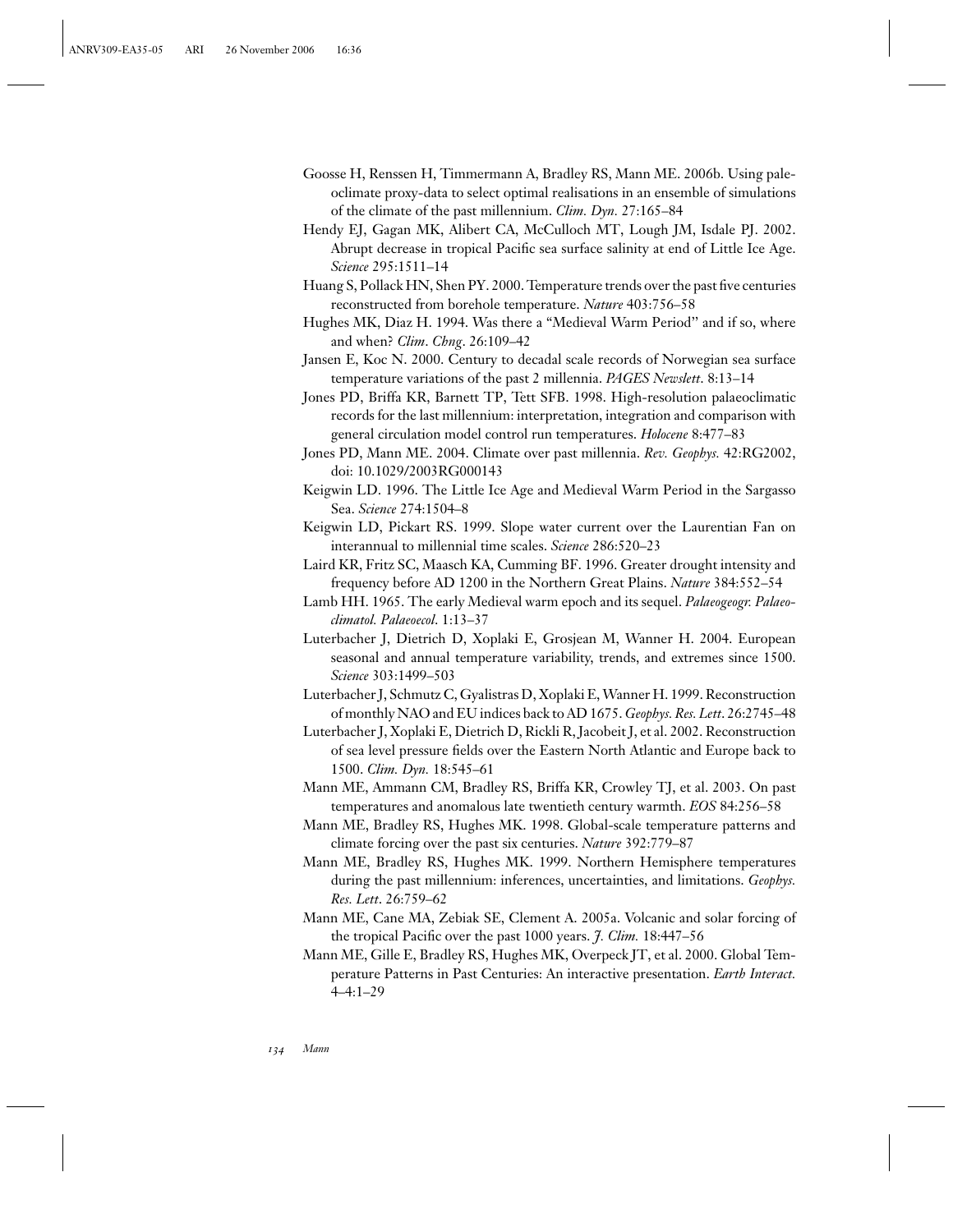- Mann ME, Jones PD. 2003. Global surface temperatures over the past two millennia. *Geophys. Res. Lett*. 30:1820, doi: 10.1029/2003GL017814
- Mann ME, Park J, Bradley RS. 1995. Global interdecadal and century-scale climate oscillations during the past five centuries. *Nature* 378:266–70
- Mann ME, Rutherford S. 2002. Climate reconstruction using 'pseudoproxies.' *Geophys*. *Res. Lett*. 29:1501, doi: 10.1029/2001GL014554
- Mann ME, Rutherford S, Bradley RS, Hughes MK, Keimig FT. 2003. Optimal surface temperature reconstructions using terrestrial borehole data. *J. Geophys. Res*. 108:4203, doi: 10.1029/2002JD002532
- Mann ME, Rutherford S, Wahl E, Ammann C. 2005b. Testing the fidelity of methods used in proxy-based reconstructions of past climate. *J. Clim.* 18:4097–107
- Mann ME, Rutherford S, Wahl E, Ammann C. 2006a. Robustness of proxy-based climate field reconstruction methods. *J. Geophys. Res.* In press
- Mann ME, Rutherford S, Wahl E, Ammann C. 2006b. Reply to comment by Zorita et al. on Mann, Rutherford, Wahl and Ammann (2005). *J. Clim.* In press
- Moberg A, Sonechkin DM, Holmgren K, Datsenko NM, Karlen W. 2005. Highly variable Northern Hemisphere temperatures reconstructed from low and highresolution proxy data. *Nature* 433:613–17
- Moy C, Seltzer GO, Rodbell DT, Anderson DM. 2002. Variability of El Niño/Southern Oscillation activity at millennial timescales during the Holocene epoch. *Nature* 420:162–65
- Noren AJ, Blerman PR, Steig EJ, Lini A, Southon J. 2002. Millenial-scale storminess variability in the northeastern United States during the Holocene epoch. *Nature* 419:821–24
- Oerlemans J. 2005. Extracting a climate signal from 169 glacier records. *Science* 308:675–77
- Osborn TJ, Briffa KR. 2006. The spatial extent of twentieth-century warmth in the context of the past 1200 years. *Science* 311:841–44
- Osborn TJ, Raper SCB, Briffa KR. 2006. Simulated climate change during the last 1000 years: comparing the ECHO-G general circulation model with the MAGICC simple climate model. *Clim. Dyn*. 27:185–97
- Overpeck J, Hughen K, Hardy D, Bradley R, Case R, et al. 1997. Arctic environmental change of the last four centuries. *Science* 278:1251–56
- Pauling A, Luterbacher J, Casty C, Wanner H. 2006. 500 years of gridded highresolution precipitation reconstructions over Europe and the connection to large-scale circulation. *Clim. Dyn*. 26:387–405
- Pauling A, Luterbacher J, Wanner H. 2003. Evaluation of proxies for European and North Atlantic temperature field reconstructions. *Geophy. Res. Lett*. 30:1787, doi: 10.1029/2003GL017589
- Rahmstorf S. 2006. Testing climate reconstructions. *Science* 312:1872
- Rimbu N, Lohmann G, Kim JH, Arz HW, Schneider R. 2003. Arctic/North Atlantic Oscillation signature in Holocene sea surface. *Geophys. Res. Lett*. 30:doi: 10.1029/2002GL016570
- Rind D, Overpeck J. 1993. Hypothesized causes of decade-to-century-scale climate variability: climate model results. *Quat. Sci. Rev*. 12:357–74